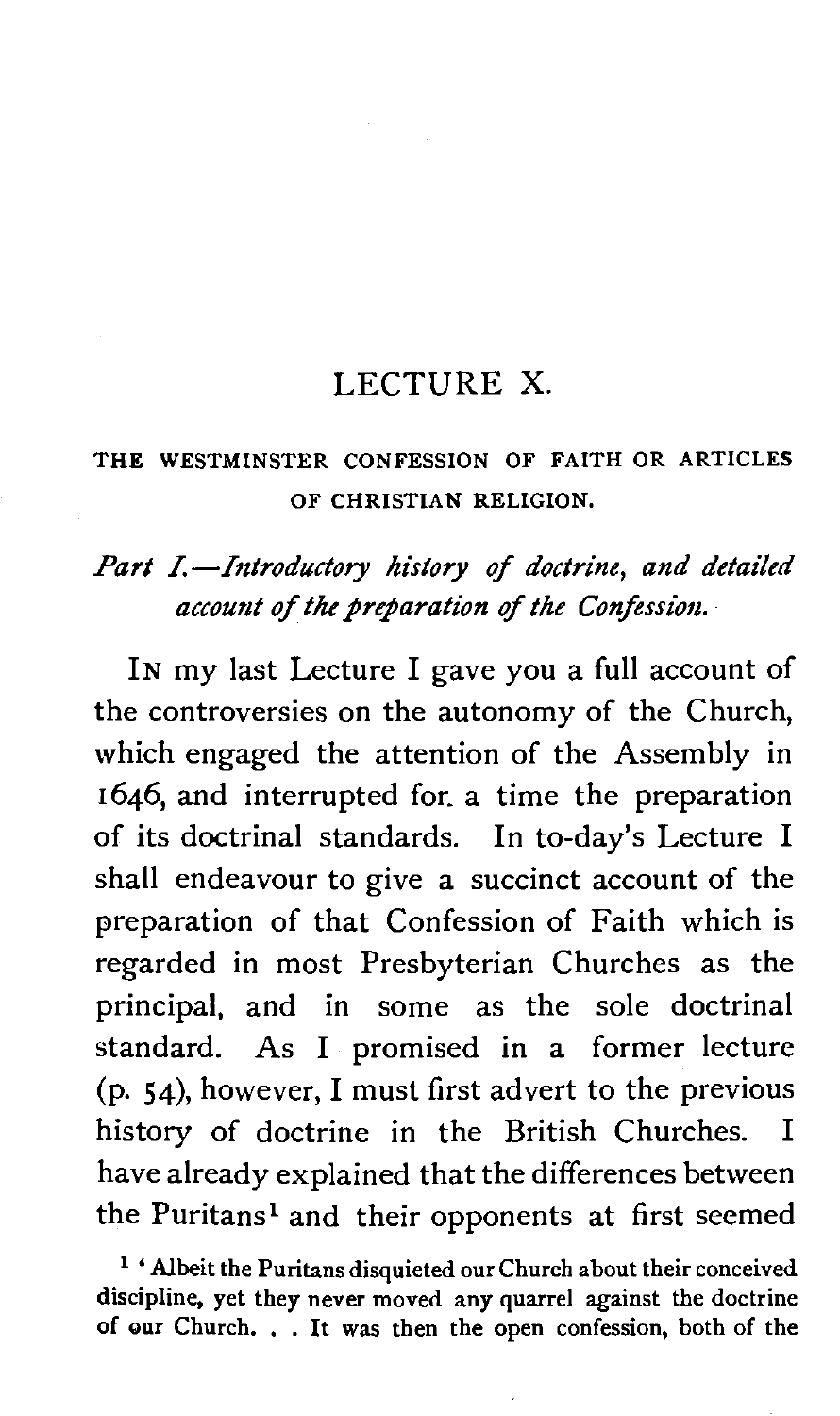## **3 2 6 The Westminster Confession of Faith.**

to be few in number, and of minor importance, just because so much of what afterwards came to be named puritanic was then accepted and valued by almost all who favoured the principles of the Reformation. I stated that this was especially the case with respect to that system of doctrine known as Augustinian or Calvinistic, the holders of which, by the time of Archbishop Laud, had come to be nicknamed doctrinal Puritans. As the movement which culminated in the Westminster Assembly was designed above all to be a protest against the misrepresentation this involved, and if possible to restore Augustinianism and the theology of the English reformation to its old place of honour in the Church, I must now revert to this subject, and give at least a brief outline of the history of this theology in the British Churches.

There was perhaps no branch of the mediaval Church where the system of doctrine developed by Augustine had so unquestionably retained its old supremacy to the last as the Anglo-Norman. The system of its greatest theologians, Anselm and Bradwardine, appropriated by Wyclif and the Lollards, continued or revived by Tyndale, Frith, Barnes, and their coadjutors, may be said to

**Bishops and of the Puritans, that both parties embraced a mutual consent in doctrine.'-Bishop Carleton's** *Examination* **of** *Bishop Monfague's Appeal,* **p.** *5.*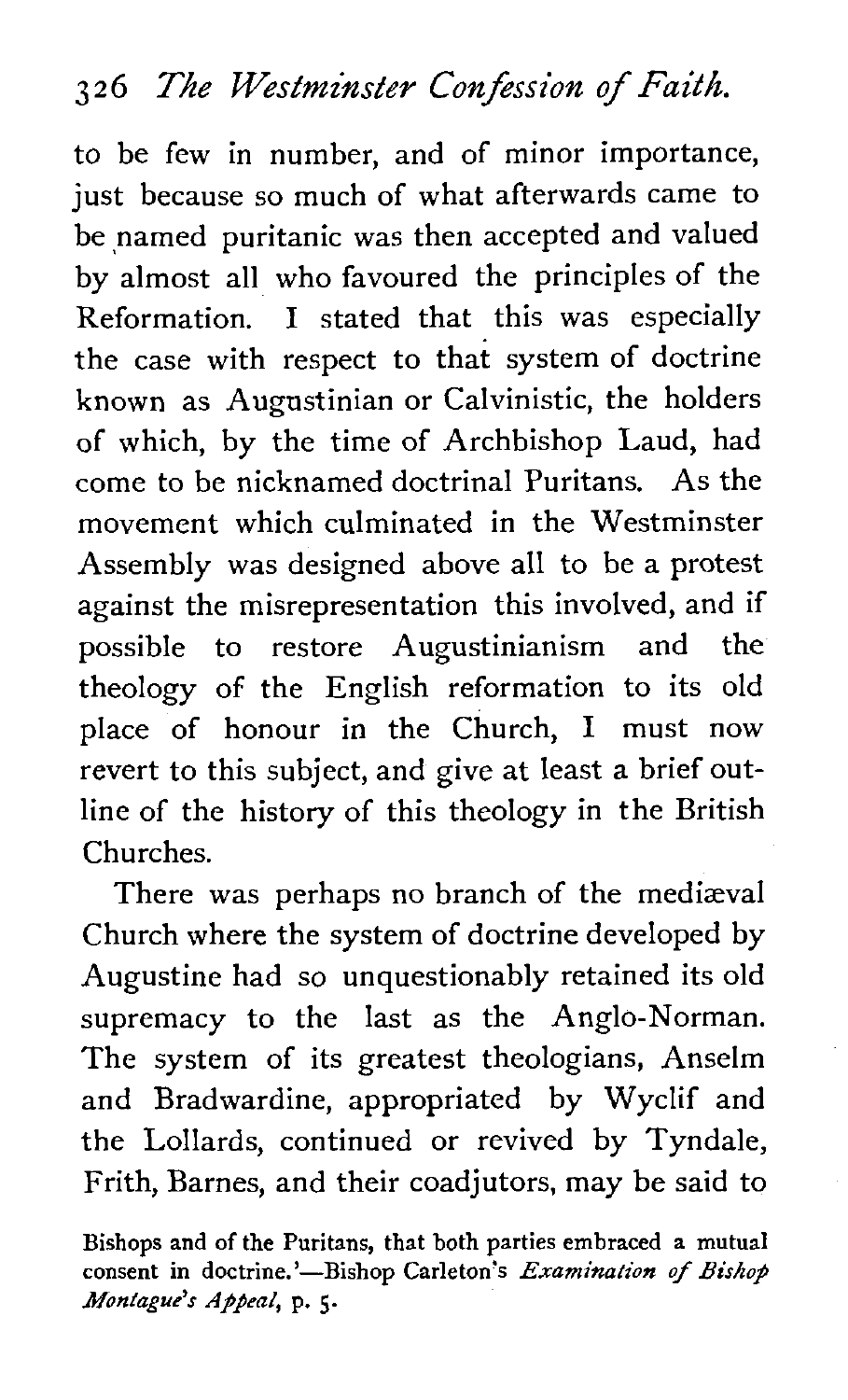have formed the substratum of the Reformed teaching, even while it was least affected by influences from abroad. Such influences, however, were early brought to bear on that teaching, and it has long seemed to me that the effect of these upon it, and their ready assimilation, were largely due to the hold Augustinianism had already gained, that it was through the teaching of Anselm, Bradwardine, Wyclif, and Tyndale, rather than from ' fascination of the calm, clear intellect of Calvin,' they were first attracted towards him and the later predestinarian school. With the full sanction of Cranmer and the Privy Council of Edward **vI.,**  Martin Bucer and Peter Martyr were in 1548 invited to England, and soon after their arrival were installed as professors or lecturers in divinity in the Universities of Cambridge and Oxford, to imbue with the theology of the Reformation the future ministers of the English Church. Their published commentaries on the Ephesians and the Romans embody the substance of the lectures they delivered in the years 1550 and 1551, and show clearly that their teaching on predestination and other related subjects was in thorough accordance with that of Augustine and Anselm, as well as with that of Calvin. The following is Bucer's definition of election :- 'Est itaque electio destinatio et certa Dei miseratio ab aeterno ante mundum constitutum, qua Deus eos, quorum vult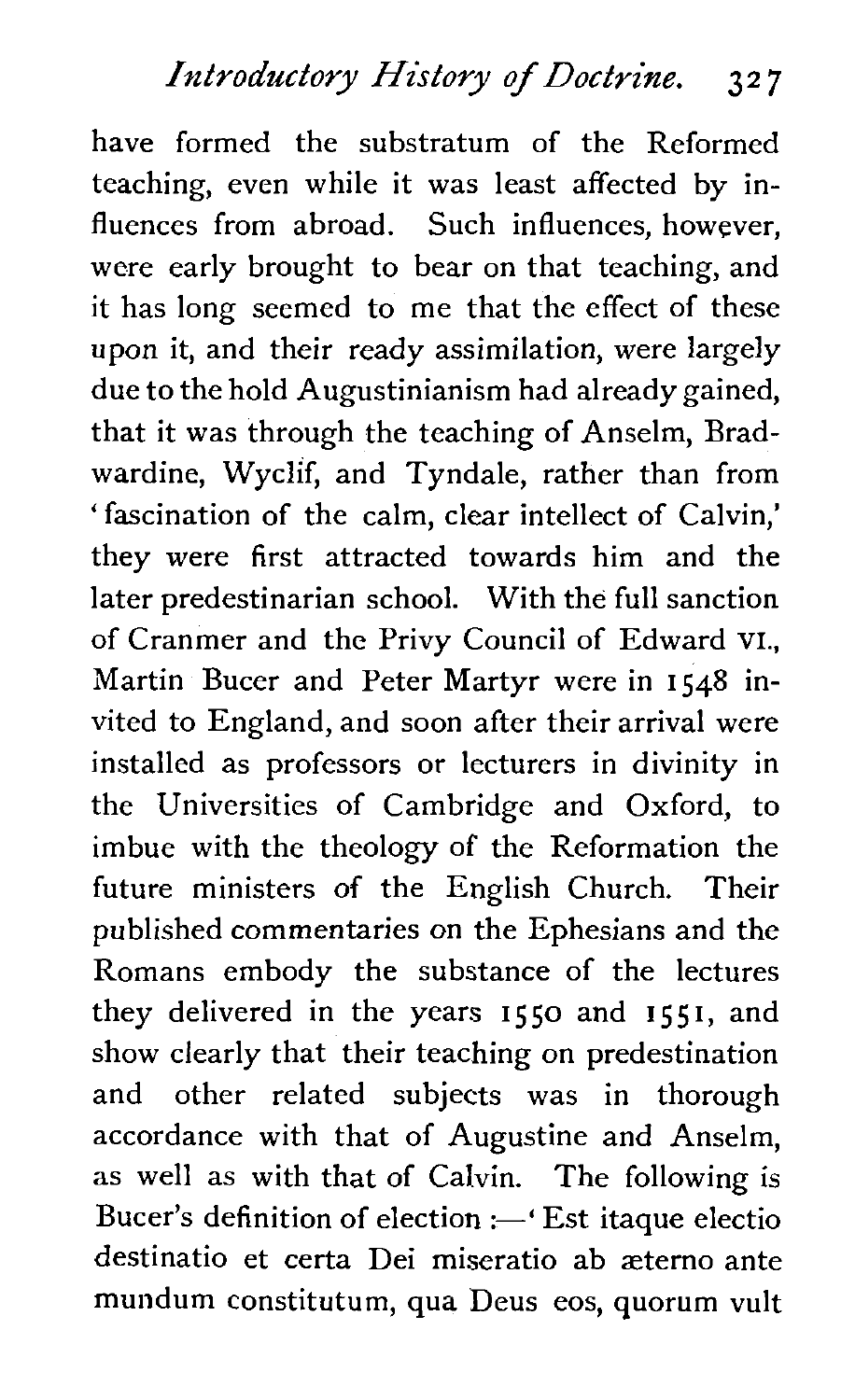misereri, ex universe perditorum hominum genere ad vitam aeternam secernit, ex plane liberal; misericordia, priusquam quicquam possint boni aut mali facere. Certa, inquam, est et immutabilis, per Jesum Christum unigenitum filium Dei et nostrum mediatorem, ab aeterno destinatum caput ecclesiae ac reconciliatorem, secundum aeternum et immutabile propositum suum, ut nos adoptaret in filios et haeredes et in novam vitam regeneraret, ut sancti essemus et irreprehensibiles coram ipso ad gloriam gratiæ suæ.<sup>'1</sup> Martyr's definition is :-' Dico igitur praedestinationem esse sapientissimum propositum Dei, quo ante omnem aeternitatem decrevit constanter, eos, quos dilexit in Christo, vocare ad adoptionem filiorum, ad justificationem ex fide et tandem ad gloriam per bona opera, quo conformes fiant imagini Filii Dei, utque in illis declaretur gloria et misericordia Creatoris.'<sup>2</sup> Noteworthy as these definitions are when viewed by themselves, they are still more noteworthy when we view them in connection with the XVIIth of the Edwardian Articles which were drawn up about the same time. Had we known no more

<sup>1</sup> Praelectiones. . . D. Martini Buceri habitæ Cantabridgiæ in Anglia, anno **1550** et **1551,** pp. **22, 23.** 

In Epistolam S. Pauli Apostoli ad Romanos D. Petri Martyris commentarii, p. **411,** folio edition, **1558.** The work was not published till after he left England, but we learn from the preface that it had been written out by **1552,** and the *scheda* circulated among his friends there, and from his letters we learn it was ready for publication when he left in **1553.**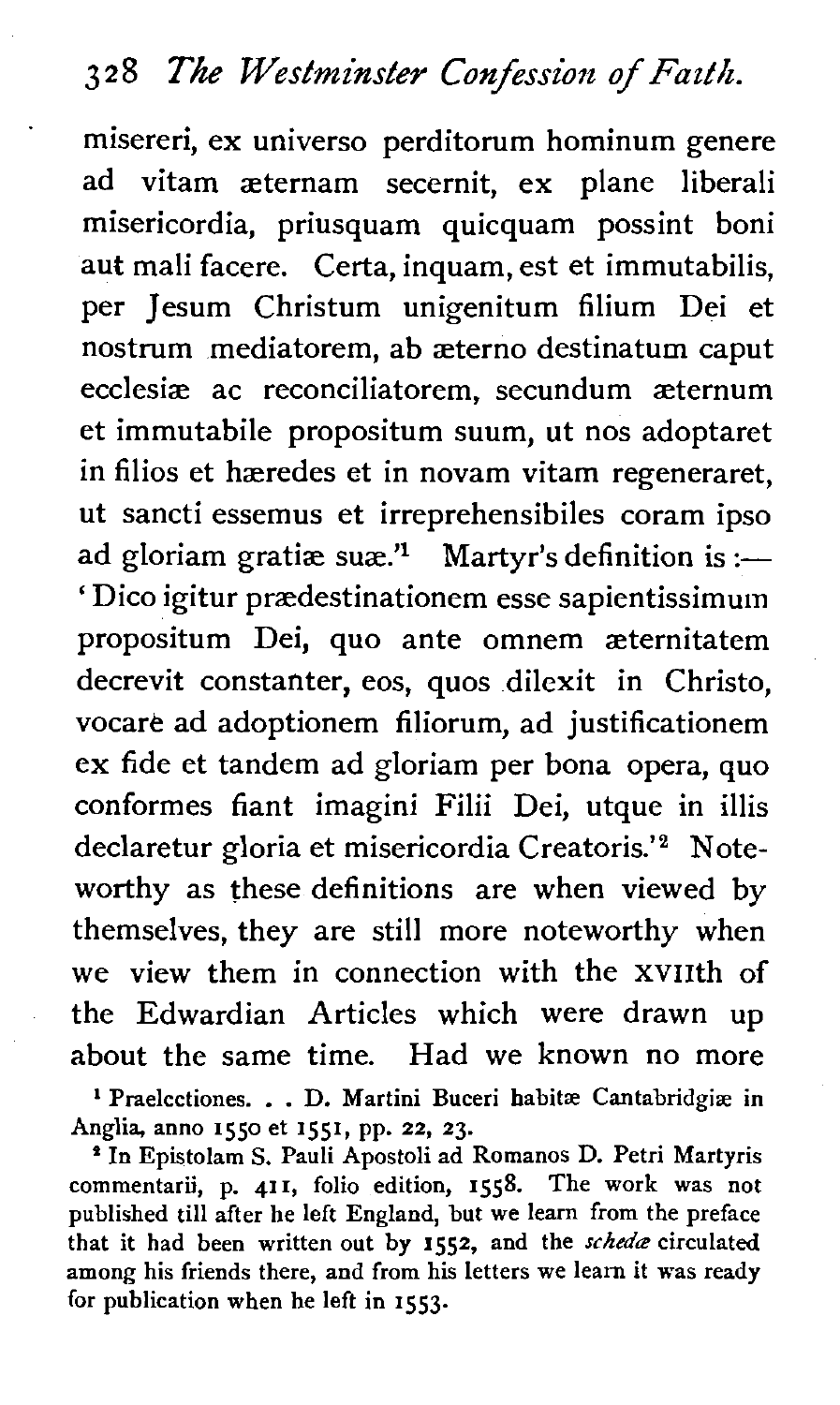than that these two divines were held in high regard by Cranmer and the advisers of the king, and were consulted by them on the revision of the liturgy, we would have known enough to warrant us carefully to compare their teaching with that of this Article, to ascertain whether the one was not to a certain extent reflected in the other, and calculated to aid us in tracing its sources and character. But we know further, that after the death of Bucer, Martyr continued to be consulted and cherished by the Primate, and have positive testimony that he was one of those associated with him, not only in the commission of thirtytwo for the reformation of the ecclesiastical laws, but also in some smaller committee<sup>1</sup> (of that commission, of of Convocation) which was occupied especially with purity of doctrine. He paid repeated and lengthened visits to Lambeth in the fall of the year **<sup>I</sup>55 I** and the spring of **1552,** on the business of that committee, and his friend and amanuensis, John ab Ulmis, had in **1550** translated from German into Latin, for the

**1** 'The Convocation began to be held . . . on the 12th of December by most excellent and learned men who are to deliberate and consult about a proper moral discipline, and the **purity** *of doctrine.* The Archbishop of Canterbury, and Peter Martyr, the Archbishop of York, and the Bishop of London, together with the newly appointed Chancellor of England . . . Bishop of Ely and our friend Skinner . . . are to form a select committee on these points.'-John ab Ulmis to Bullinger, in *Original Letters relating to the Reformation,* Parker Society edition, pp. 444, **503.**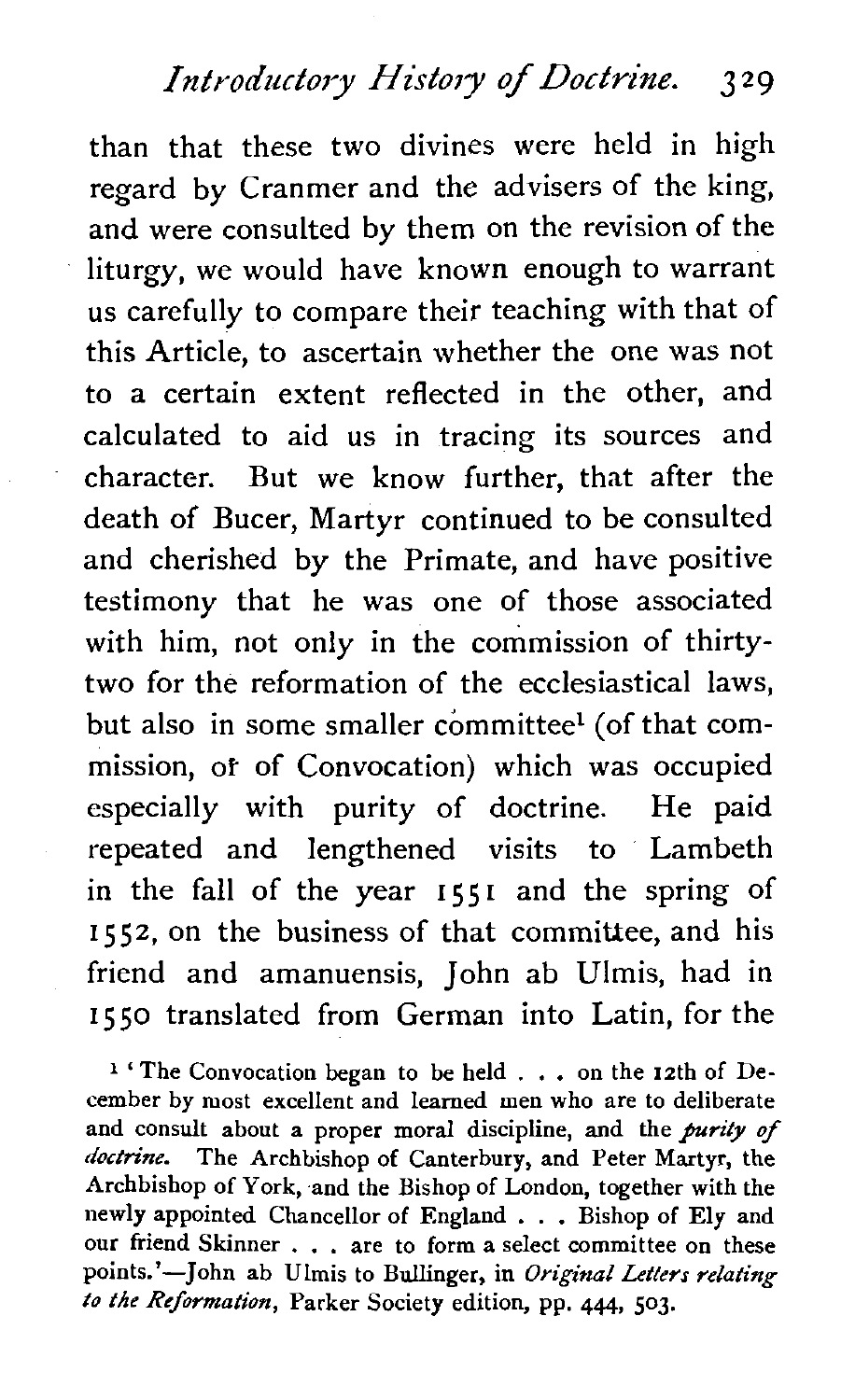## **3** *30 The Westminster* **Confession** *of Faith.*

Primate, the Confession of Strasburg.<sup>1</sup> He was named by Cranmer in **1553** in his **Purgation2**  as one with whose help he would be ready to defend 'all the doctrine' set forth in the reign of Edward VI. ; and still later he seems to be referred to by the Archbishop in his final examination as one whose advice he had taken about the Articles.<sup>3</sup> We feel, therefore, not merely warranted, but even bound to compare them with his doctrinal teaching ere we venture, with any approach to confidence, to pronounce on the sources from which they have been taken, or the exact shade of meaning they were meant to convey. I have given above the definition of predestination by Martyr as it is

**<sup>l</sup>**John ab Ulmis, *Original* Letters, Parker Soc. ed., p. **404.** ' ' I with the said Master Peter Martyr and other four or five,

which I shall choose, will by God's grace take upon us to defend not only the common prayers of the Church, the ministration of the sacraments, and other rites and ceremonies, but also all the doctrine and religion set out by our sovereign lord King Edward the Sixth.'-Foxe's *Acts and Monuments,* vol. **vi.** p. 539.

Foxe (viii. p. **58)** represents Cranmer as saying that **'as** for the catechism and the book of articles . . . he granted the same to be his doings,' but the formal *Processus contra Thornam Cranmer*  (Works, Parker Society's edition, vol. ii. p. **545),** gives a very different representation : 'Ad septimum fatetur se edidisse librum ... *A defence of the true and Catholic faith*, etc.--et negat se edidisse librum, in eodem articulo etiam mentionatum, vocatum-*A discourse of Peter Martyr*-et quoad tertium librum vocatum, A discourse of the Lord's Supper [by Peter Martyr] negat se illum edidisse, tamen credit hujusmodi liber est bonus et catholicus, et quoad catechismum et articulos in eodem fatetur se adhibuisse **ejus**  consilium circa editionem ejusdem.' The word *qus* can refer only to Martyr. Archdeacon Hardwick, by quoting merely the last clause, has failed to bring out this, though correcting Foxe.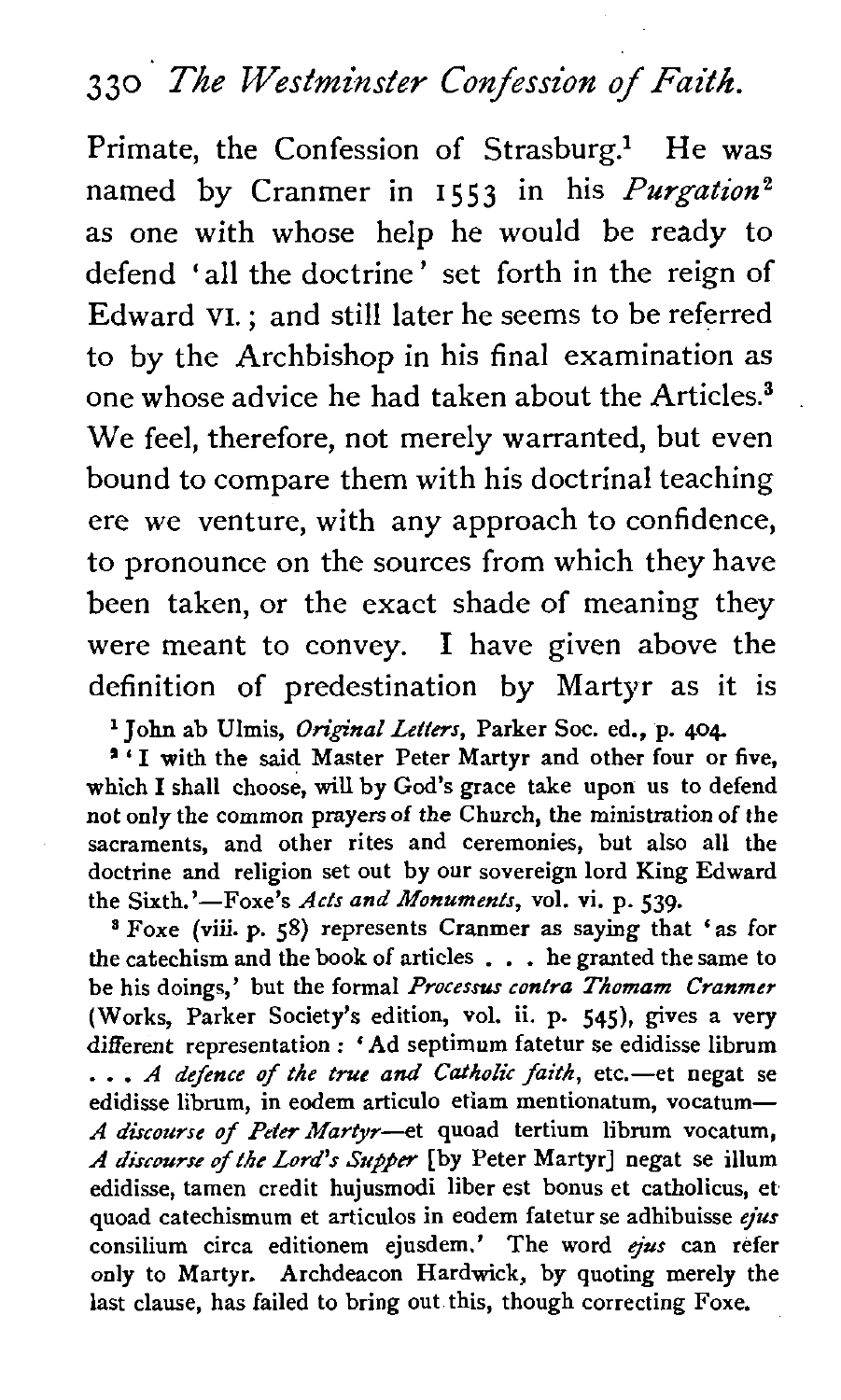exhibited on p. **41 I** of the folio edition of his Commentary on the Epistle to the Romans. Let me now place this opposite to the first part of the Edwardian Article, inserting here and there within brackets the analogous phrases which Martyr uses when more fully explaining his definition, that it may be seen how very closely his ideas and modes of expression appear to be reproduced in the Latin form of that Article  $:=$ 

#### MARTYR'S DEFINITION.

Dico igitur prædestinationem esse sapientissimumpropositum Dei, quo ante omnem aeternitatem (ante jacta fundamenta mundi.411) decrevit constanter (suo consilio licet nobis occulto, **459)** eos quos dilexit in Christo (a calamifate liberare, **431** [atque ut] vasa in hono~em facia, **428)**  ad felicitatem (aternam salutern, **433)** per Christum adducere, **431.** 

(tanto Dei beneficio, **344,**  donatos, 343) vocare ad adoptionem filiorum (justo<br>tempore, 473) (vocatione,  $tempore, 473$ quam Augustinus ex Pauli phrasi vocat, secundum pro $position$ , 426) ad justificationem ex fide (gratis per Christum justificare ut efficiantur conformes imagini

#### LATIN ARTICLE OF **I 553.**

Prasdestinatio ad vitam est aetemum Uei propositum, quo ante jacta mundi fundamenta, suo consilio, nobis quidem occulto, constanter decrevit eos quos [ 1 elegit ex hominum genere, a maledicto et exitio liberare, atque ut vasa in honorem efficta, per Christum ad asternam salutem adducere.

Unde qui tam præclaro beneficio sunt donati, illi Spiritu ejus opportune tempore operante, secundum propositum ejus vocantur, vocationi per gratiam parent (credunt A) justificantur gratis, adoptantur in filios unigeniti Jesu Christi imagini efficiuntur conformes, in bonis operibus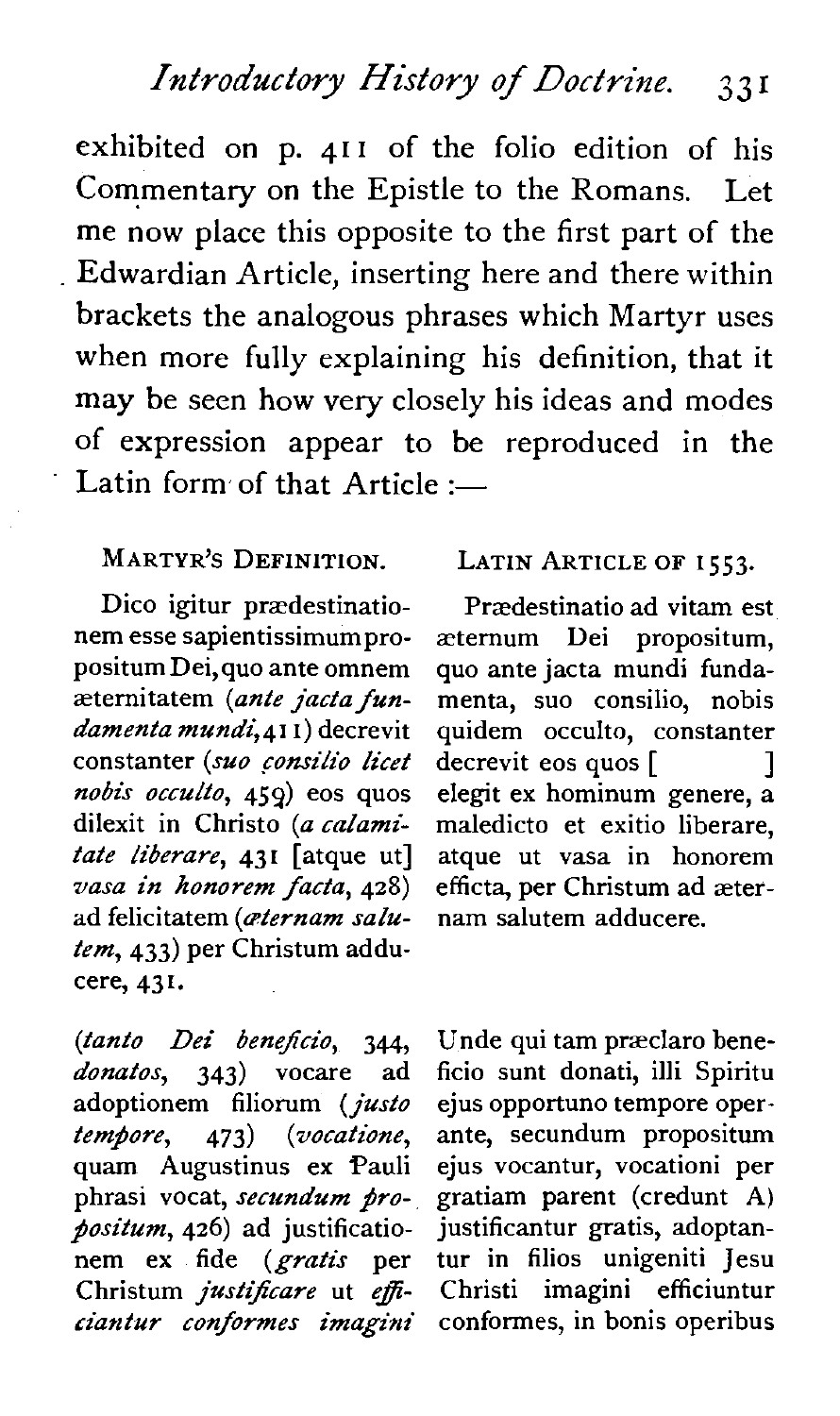## **33 2 The Westminster Confession of Faith.**

filii Dei, . . . utque *ambulent* sancte ambulant, et demum<br>*in bonis operibus*, 421. utque ex Dei misericordia pertin*in bonis operibus*, 421, utque in illis declaretur gloria et misericordia Creatoris, lad vitam *aternam (aternam* felicitatem, 431) electos adducit. **434.**)

gunt ad sempiternam felici-

The definition of Martyr is more brief than that of the Articles, but even so it contains the words in Christo, which were only inserted in the Article in 1563, and are generally to be found in the Reformed Confessions. It is only when we take account of the analogous phrases in which Martyr explains his definition, that the full coincidence in meaning and phraseology between him and the Article is brought out. In fact, there are but two phrases wanting to make the verbal parallel complete, and they are both found in the definition of Bucer: ex universo perditorum hominum genere, and unigeniti filii.

The parallel, therefore, so far as the positive statement of doctrine is concerned, is complete, and whatever wider meaning we may deem ourselves warranted to read into the Article, we can never surely be warranted to exclude that which Martyr held and meant to teach. Even the subsequent part of the Article is far more nearly in verbal agreement with his teaching than with that of any other. There is no such resemblance to the phraseology and teaching of Melanchthon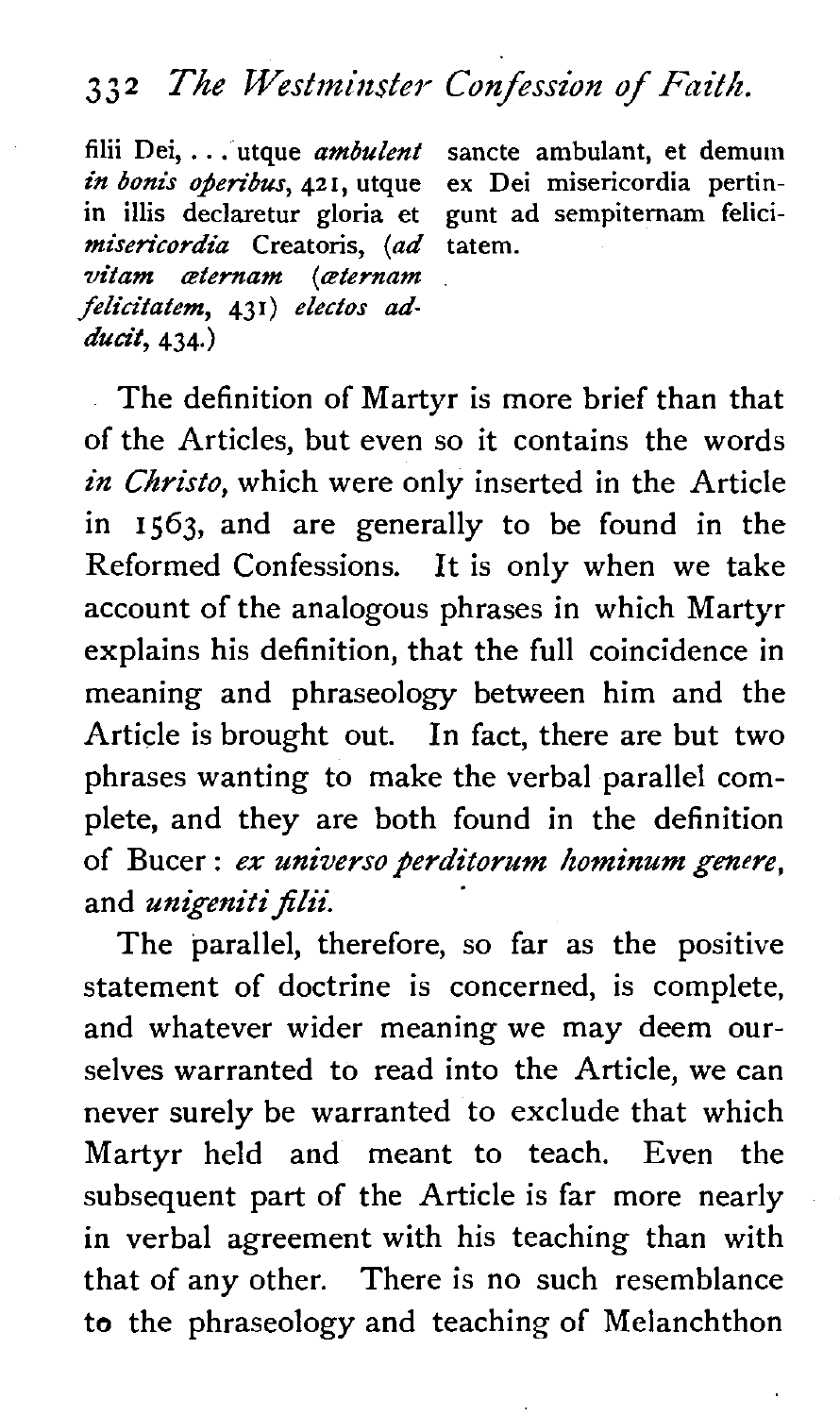### *Introductory History of Doctrine.* 3 3 **<sup>3</sup>**

after he ceased to be an Augustinian and became a Synergist. There is in a few instances, as Dr. Burton (Bishop Short's *History,* p. 487) had pointed out, a verbal coincidence with the phraseology and teaching of Luther in his treatise on the Epistle to the Romans. But that treatise was written while both Luther and Melanchthon were Augustinians, and teaches distinctly Augustinian doctrine ; and as it was never formally disavowed by Luther, there was considerable temptation to those who maintained that doctrine to use the testimony of the master against his disciples. Still, however, in this second part of the Article, as in the first, the resemblance to the teaching of Martyr is closer.

I insert below these further coincidences, as also a few between the phraseology of Calvin in the **1543**  edition of his *Institutions*, and the concluding part of the Article, because it comes so close to that of the Article and of Luther. Some suppose that part was inconsistent with his doctrine, but if so, neither he nor the Westminster divines seem to have been aware of the inconsistency : $-$ 

Non igitur ad desperationem adigimur hac doctrina sed multo potius magnam ex ea consolationem accipimus (407). De perseverantia nu110 mod0 dubitandum est, et prassertim cum in cordibus nostris habemus Spiritum Sanctum nobis ferentem præ-

Ouemadmodum prædestinationis et electionis nostras in Christo pia consideratio, dulcis, suavis et ineffabilis consolationis plena est vere piis, et his qui sentiunt in se vim Spiritus Christi facta carnis et membra quæ adhuc sunt super terram, mortifi-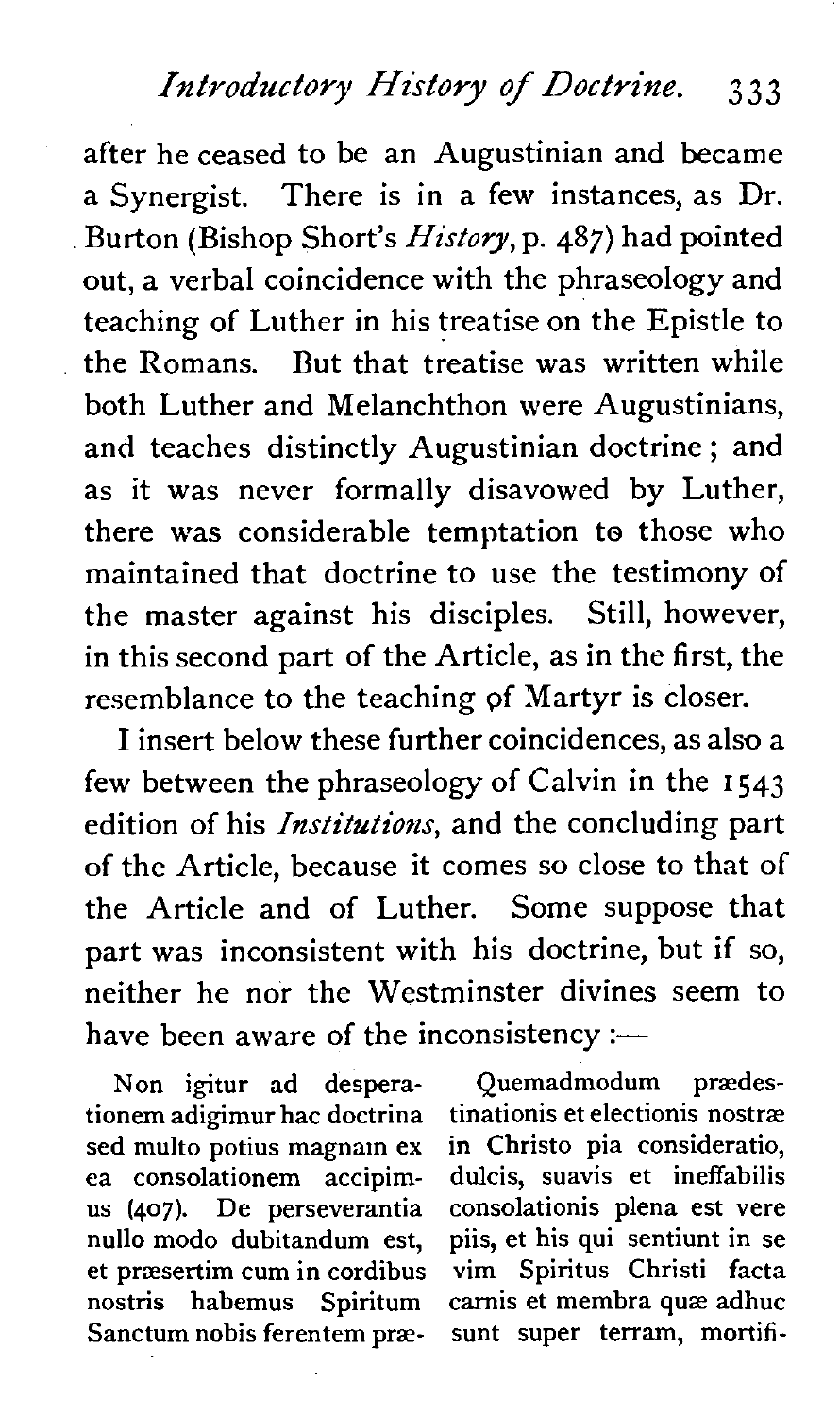clarurn de ea testimonium (I *24).* Habent enim Spiritum Christi quo et vivunt et . . .<br>mortificant facta carnis (in<br>praefatione). Dei Spiritus *prcefatione).* Dei Spiritus qui datur piis . . . miram consolationem his affert quos afflaverit (electis in *margthe) (476).* 

Cum scribit de prædestinatione eo semper spectat ut nostram fiduciam confirmet *(419)* (ad stabiliendam fiduciam *Cal.* animo vere sentiat se gratis **a** Deo electum esse propter Christum . . . mirabiliter haud dubie accendetur. ad Deum redamandum **(419).**  Curiosuli illi habenis coercendi sunt qui antequam Christum . . . discant abyssum illam praedestinationis scrutantur, et num prædestinati sint necne frustra investigant. Nam hi haud dubie in confusionem conscientiae aut desperationem suâ hac inepta curiositate<br>ducent et præcipitabunt praecipitabunt seipsos.-Lutherus in *Et*. ad *Romanos.* Traduntur Satanae decipiendi et praecipi $t$ andi  $(475)$ .-Martyr.

cantern, animumque ad celestia et superna rapientem, turn quia fidem nostram de æternå salute consequendâ per Christum, plurimum stabilit atque confirmat, tum quia amorem nostrum in Deum vehementer accendit. -ARTICULUS **XVII.** 

Ubi crucem et tribulationem expertus fueris; tum primum dulcescet necessitas hæc prædestinationis, tum primum senties . . . quam plena consolationis sit praedestinati0.-Lutherus *in* **Ep.**  *ad Romanes.* 

Ita hominibus curiosis, carnalibus et Spiritu Christi destitutis, ob oculos perpetuo versari prædestinationis Dei<br>sententiam, perniciosissimum est præcipitium, unde illos diabolus protrudit vel in desperationem vel in æque<br>perniciosam impurissimæ perniciosam vitae securitatem.-ART. **xvn.** 

Quemadmodum in exitialem abyssum se ingurgitant, (in ultimum mortis praecipitium ruunt, *(364)* in majorem hebetudinem truduntur, (366) solutam carnis securitatem, (363)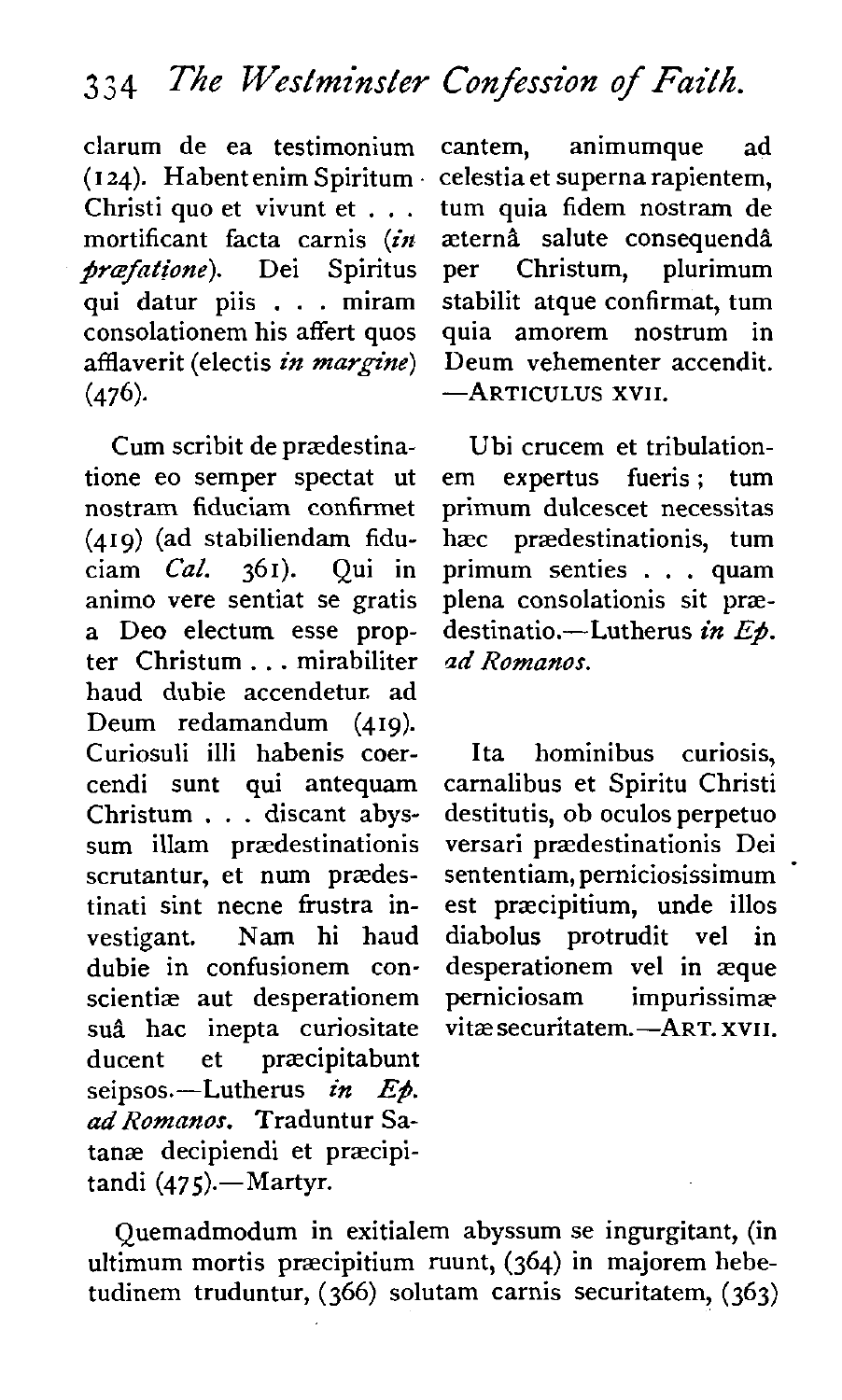quasi desperata nequitia volutabuntur in flagitia (365) qui ut de su& elections fiant certiores, sternum Dei consilium, sine verbo, percontantur : ita qui recte atque ordine eam investigant, qualiter in verbo continetur eximium inde referunt consolationis fructum (Calv. *Inst.* 361).

Hic docere oportet, fide-Hum esse promissiones Dei generaliter accipere, ut nobis in sacris literis a Spiritu Sancto traditæ sunt, neque oportere de arcana Dei voluntate esse solicitos (Martyr, p. **194).** Ut cum aliquid velint suscipere, consilium . . . ex voluntate Dei revelata, **i.e.** e sacra scriptura petant, non autem ex arcano divinae praedestinationis (p. **422).** 

In rebus agendis ea est nobis perspicienda voluntas quam verbo suo declarat. Id requirit unum Deus a nobis quod prascipit (Calv. 370).

Deinde, licet praedestinationis decreta sunt nobis ignota, promissiones tamen divinas sic amplecti oportet,<br>ut nobis in sacris literis  $ut$  nobis in sacris generaliter propositæ sunt; et Dei voluntas in nostris actionibus ea sequenda est, quam in verbo Dei habemus revelatam.-ART. **xv11.** 

The resemblances between the Anglican formulary and the Augsburg and Wurtemberg Confessions arose in part out of earlier historical relations. But all of them, as a matter of fact, occur in Articles which were held in common by the Lutherans and the Reformed. Martyr had signed the Augsburg Confession when at Strasburg, and was ready to do so on his return, while some of his colleagues who remained did not object to sign the Confession of Wurtemberg. But neither of these, nor any other of the early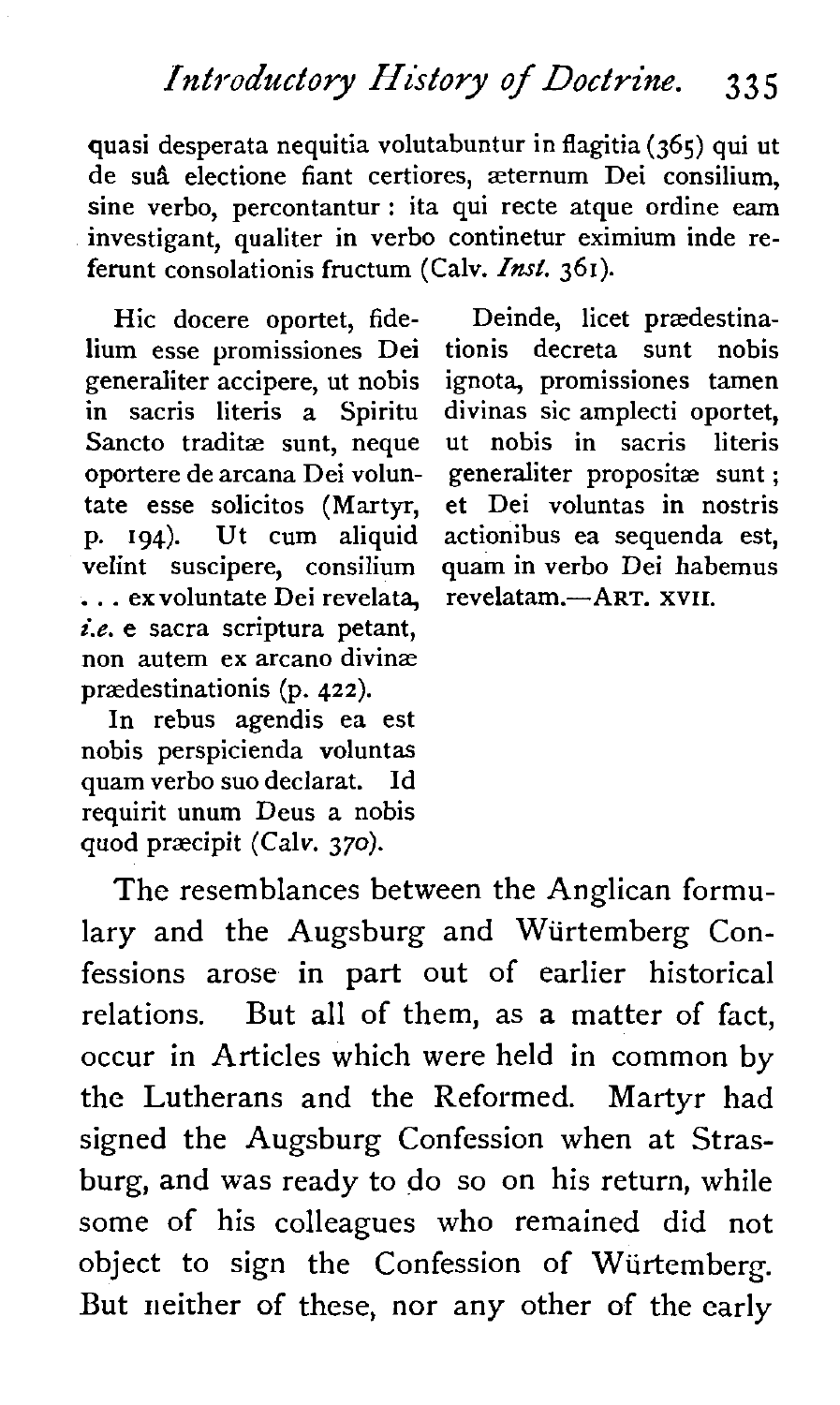## **336 The PVestminster Confession of** *Faith.*

Lutheran Confessions, as Dorner admits, has an Article on Predestination. By the insertion of such an Article, as well as by the terms in which they expressed it, the English Reformers must be regarded as indicating their leaning towards the Reformed rather than the Lutheran Churches. The same leaning is clearly apparent in the group of Articles on the sacraments, and especially in the one on the Lord's Supper. This last, in the form in which it was set forth in **1553,** shows verbal coincidences not only with Martyr's writings but also with the *Formula Consensus Tigurini,l* copies of which had been sent into England by Bullinger soon after it was framed.

Few Continental authors were during the long reign of Elizabeth more highly esteemed or more widely read in England than Calvin, Bullinger, and Martyr. The *Institutions* of Calvin were used as a text-book in the universities, and they and several of his commentaries were translated into English. The Decades or sermons of Bullinger were commended by Convocation to the study of the clergy, and were also translated. The voluminous *Loci Communes* of Martyr were published in London as well as on the Continent, and he was repeatedly and earnestly invited to return to his former chair. In a word, the leading bishops and theologians of that reign drew more closely to the

For **particulars see Appendix, Note M.**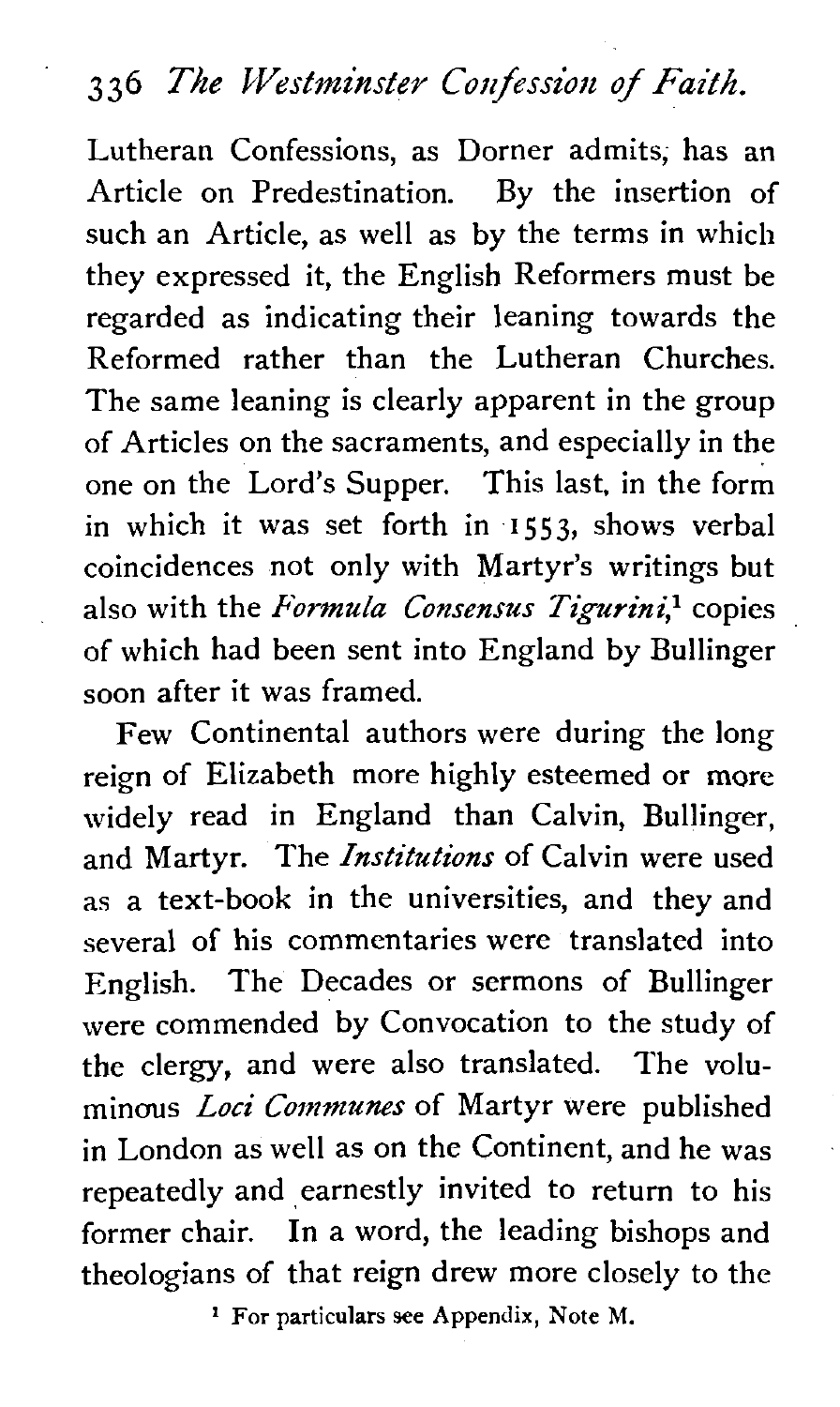# **Introductory** History **of Doctrine. 3 3 7**

Reformed than to the Lutheran Churches.<sup>1</sup> Even those of them who, like Cranmer and Ridley in the earlier time, were very mild Augustinians themselves agreed more with the teaching of the Reformed than of the Lutheran doctors on the few subjects on which there was difference between them, though the distinct testimony against the ubiquity of Christ's human nature was withdrawn from the Articles of 1563. Becon, Jewel, Nowell, Sandys, Pilkington, as well as Humphreys, Sampson, and Foxe, were certainly more pronounced Augustinians, and, notwithstanding assertions to the contrary, did mention election for other purposes than to warn people against trusting in it  $:$ <sup>2</sup> and their teaching supplies us with the first and perhaps fairest commentary on the meaning of the XVIIth Article ere differences of opinion had arisen respecting it. Whitgift, Hutton, Overall, Cartwright, Whitaker, Reynolds, and many of the bishops and theologians in the reign of Elizabeth's successor, held and taught the same Augustinian doctrines. It was towards the close of her reign, about the year 1595, that we first hear

<sup>1</sup> 'I am well assured that the learned bishops who were in the reformation of our Church in the beginning of Queen Elizabeth's reign did so much honour St. Augustine that in the collecting of the Articles and Homilies and other things in that reformation, they had an especial respect unto St. Augustine's doctrines.'-Bishop Carleton's *Examination,* p. 49. ' See especially Sandys' **Sermons,** p. 190 ; Pilkington's *Works,* 

p. 673 ; and Jewel's Commentary on I These.. i. 4, **5** and ii. **13.**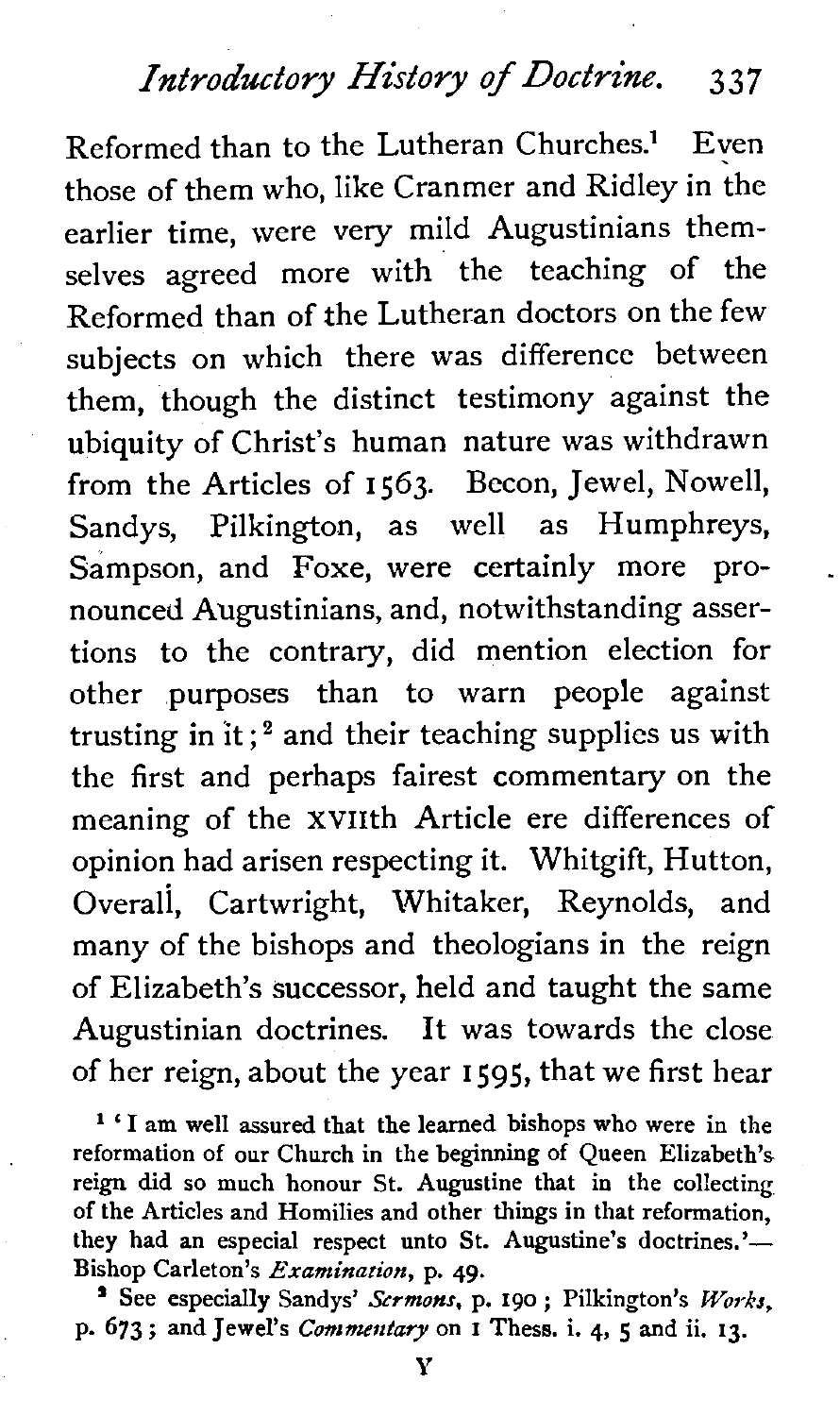of the distinct enunciation of opposite views in the University of Cambridge by Barret, a Fellow of Gonville and Caius College, who is said soon after to have turned Papist, and Dr. Baro, a Frenchman who had long been Margaret Professor of Divinity, and had previously given utterance to sentiments on other topics which were deemed not to be in strict harmony with the predominant opinions. To quiet the disturbances thus occasioned Archbishop Whitgift, with the approval of the Archbishop of York and some other prelates, drew up (or accepted, with a few changes as drawn up by another), and sent down to the University a series of Articles, henceforth to be known as the Lambeth Articles, which were not only predestinarian in tendency but more strongly so than would be relished by moderate Calvinists still. The Articles were not indeed confirmed by royal authority, but they were acted on by the authorities of the University, and at any rate they are of value as a distinct testimony to the views of their framers and as a clear indication of the opinions on these abstruse subjects which were then widely prevalent in the Church. Dr. Reynolds asked at the Hampton Court Conference that these 'orthodoxal assertions' should be added to the Articles not as altering their meaning but simply as more clearly expressing it. This was not granted, his Majesty deeming it better 'not to stuff the book [of the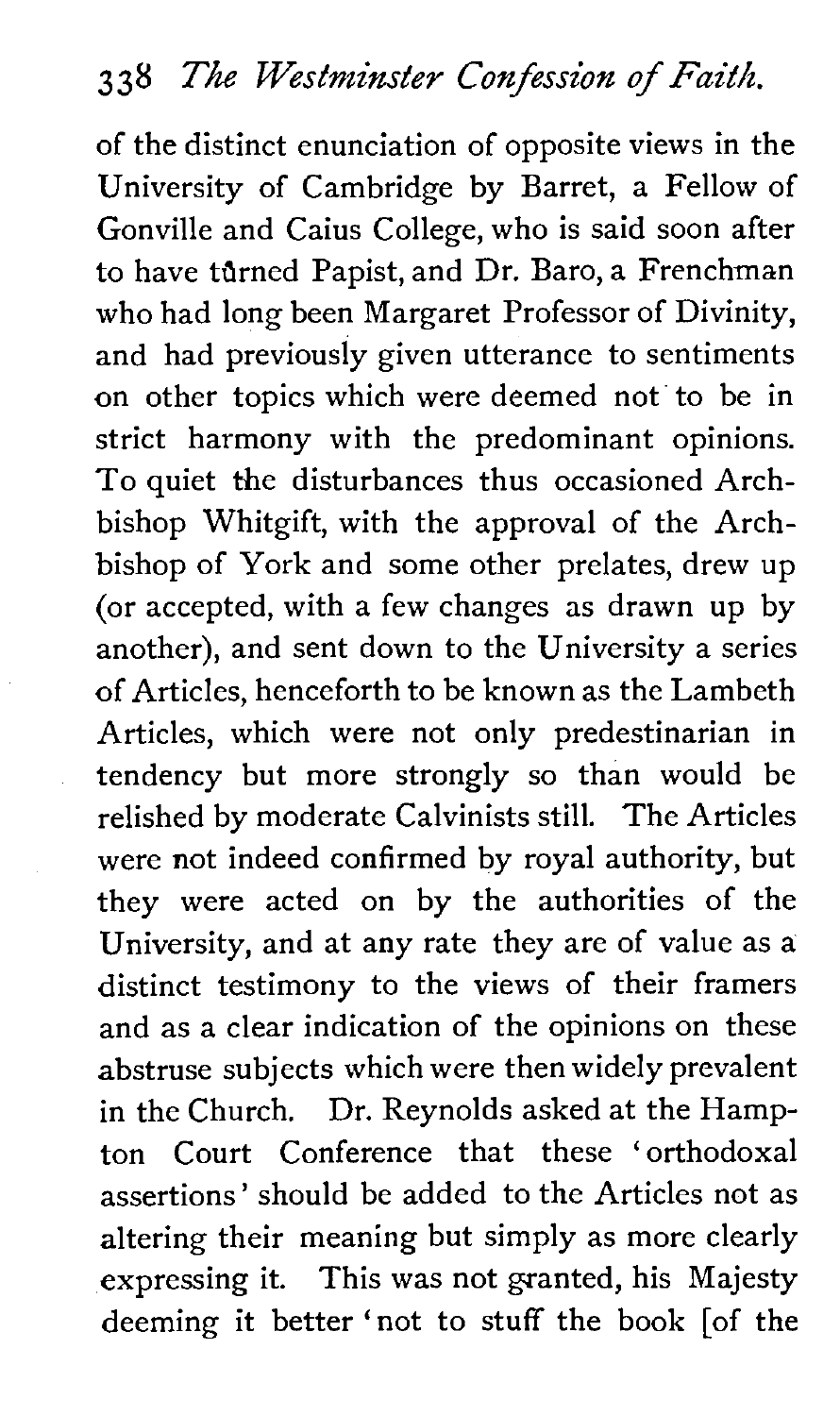Articles] with all conclusions theological,' but 'to punish the broachers of false doctrine as occasion should be offered, for were the Articles never so many and sound, who can prevent the contrary opinions of men till they be heard ?' Overall, the Dean of St. Paul's, expressed himself in substantial agreement with Dr. Reynolds as to the meaning of the xvith and xviith Articles, and the King also made more than one ' speech of predestination and reprobation,' in the course of which he admitted that predestination and election depended 'not upon any qualities, actions, or works of man *which be mutable, but upon God's eternal and immutable decree and purpose.'* So much we learn from Barlow's *Sum of the Conference* (p. 43). From Bishop Carleton's Examination of Bishop Montague's notorious *Appeal unto Casar* (p. 94), we further learn : ' The plain truth is that Dr. Reynolds repeated the Article, and professed that the meaning of the Article was sound.' He only desired that to the end of the clause 'we may depart from grace' the words 'yet not totally nor finally' might be added. 'Against this no man spake then; but for it.  $\ldots$  Dr. Overall did speak so much as directly confirmed that which Dr. Reynolds had moved, . . . adding hereunto that those who were called and justified according to the purpose of God's election, however they might and did fall into grievous sins, . . . yet did never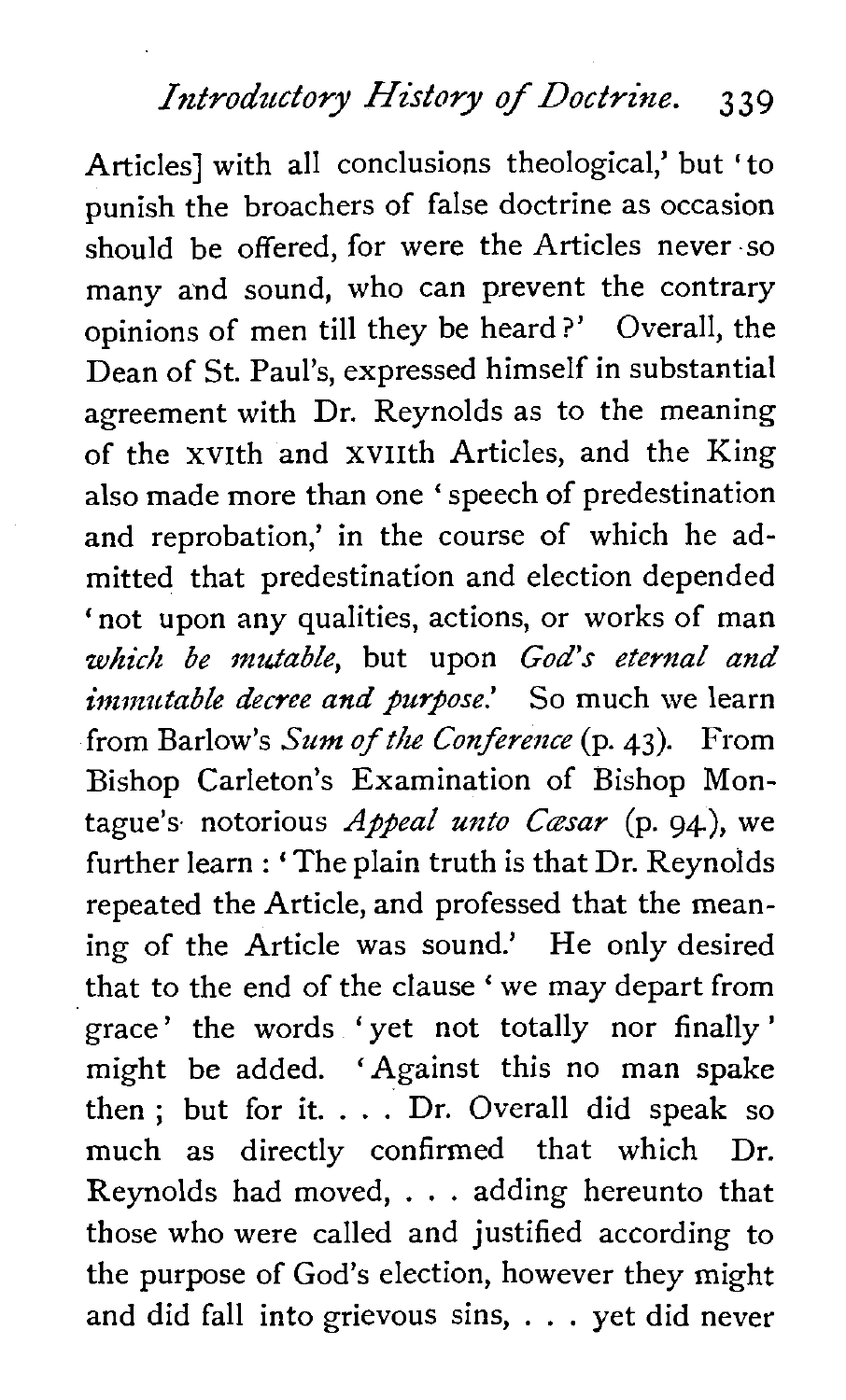## **340** *The Westminster Confession* **of** *Faith.*

fall either totally from all graces of God to be utterly destitute of all the parts and seed thereof, nor finally from justification.'

What had been refused to the Puritans in 1603 was granted to the Irish Convocation in 1615. It was allowed to incorporate the Lambeth Articles among those fuller Augustinian Articles, which, with the sanction of the Viceroy, it then adopted and enjoined to be subscribed by all preachers as articles not to be contradicted by them in their public teaching. In 1618, when deputies were, with the approval of Archbishop Abbot, sent by King James to the Synod of Dort, it is said that they took these Lambeth Articles with them to the Synod as evidence of the faith professed in England. The deputies, who were all men of high standing<sup>1</sup> in the Church, took an active part in the proceedings of the Synod, acquiesced in the condemnation of the Arminians, and in the various papers drafted by them gave representations of the doctrine of their Church which would have been quite unwarrantable if the prevailing interpretation of her Articles down to that date had not been decidedly Augustinian. The most notable of the divines who in the later years of Queen Elizabeth's reign defended the constitution of the English Church so resolutely against the assaults of the

**1 Bishop Carleton, Drs. Goad, Ward, Davenant, and Hall, with Dr. Balcanquhal for Scotland.**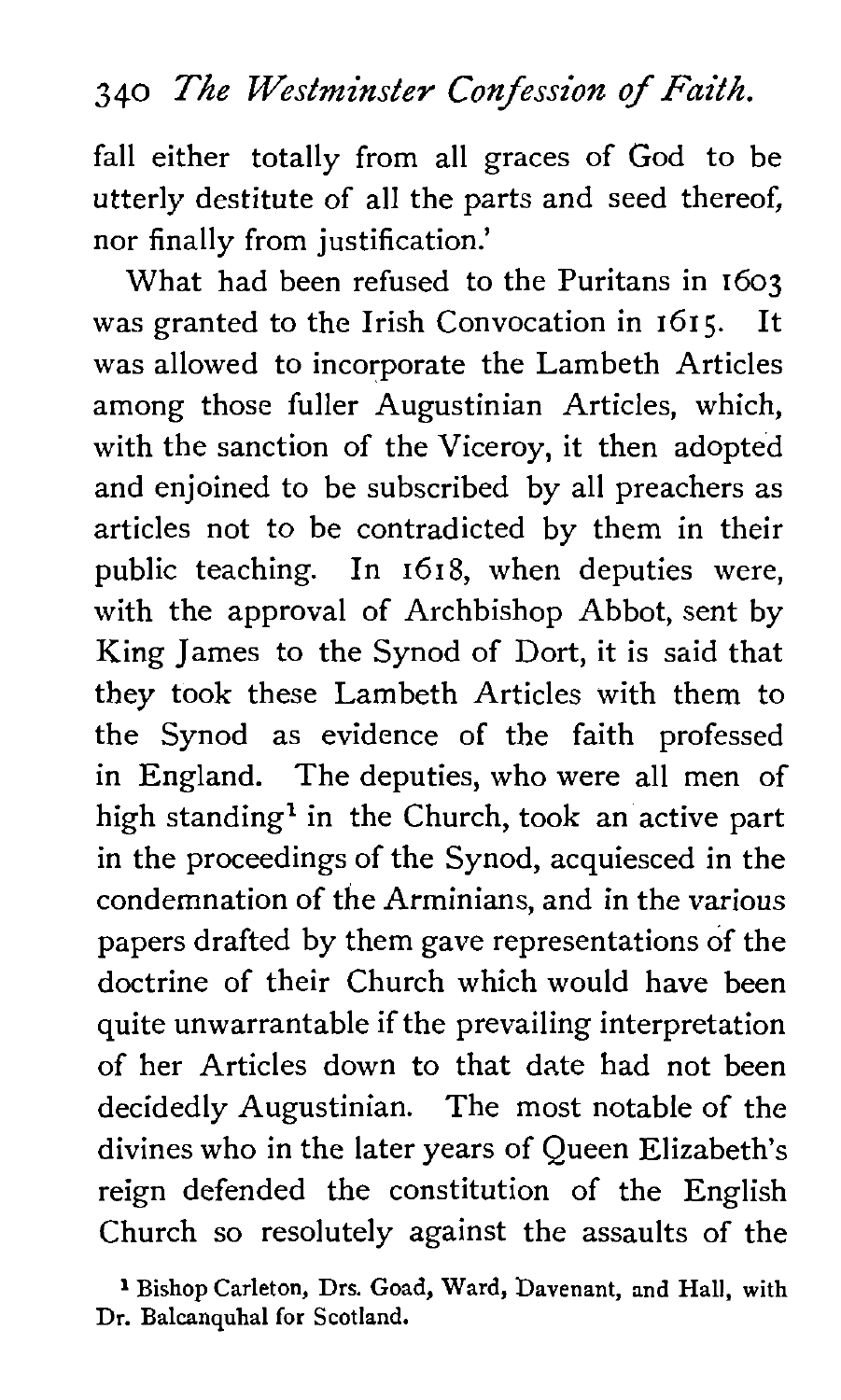more decided Puritans, held to the Augustinian system of doctrine, as Archbishop Whitgift, Richard Hooker, and Thomas Rogers. The last named was chaplain to Whitgift's successor, and, so far as I know, the first to publish a formal exposition of the Thirty-nine Articles, under the title of The *Catholic Doctkne of the Church of*  **England.** This treatise, dedicated first to Whitgift and then to Bancroft, was well known to Toplady, though ignored by recent expositors. It passed unchallenged through several editions, and affords conclusive evidence that, till near the close of James's reign, the Augustinian interpretation of them was the prevailing one.

Even in 1626 Bishop Carleton resolutely claimed that it had been so, and reproved Bishop Montague for reviving the doctrines of Barret and Baro, and venturing to speak of those who maintained the doctrines of the Lambeth Articles as Puritans. Ussher, Downame, Davenant, and Hall were all in accord with Carleton. But the fashion then begun soon spread rapidly. Nominally to hold the balance even between the contending parties, but really, as was alleged by the predestinarian school, to impede and silence them while almost openly favouring their opponents, a royal declaration was prefixed to the Articles prohibiting the imposing any other than the grammatical sense on them, or preaching on the controverted topics. ' Then began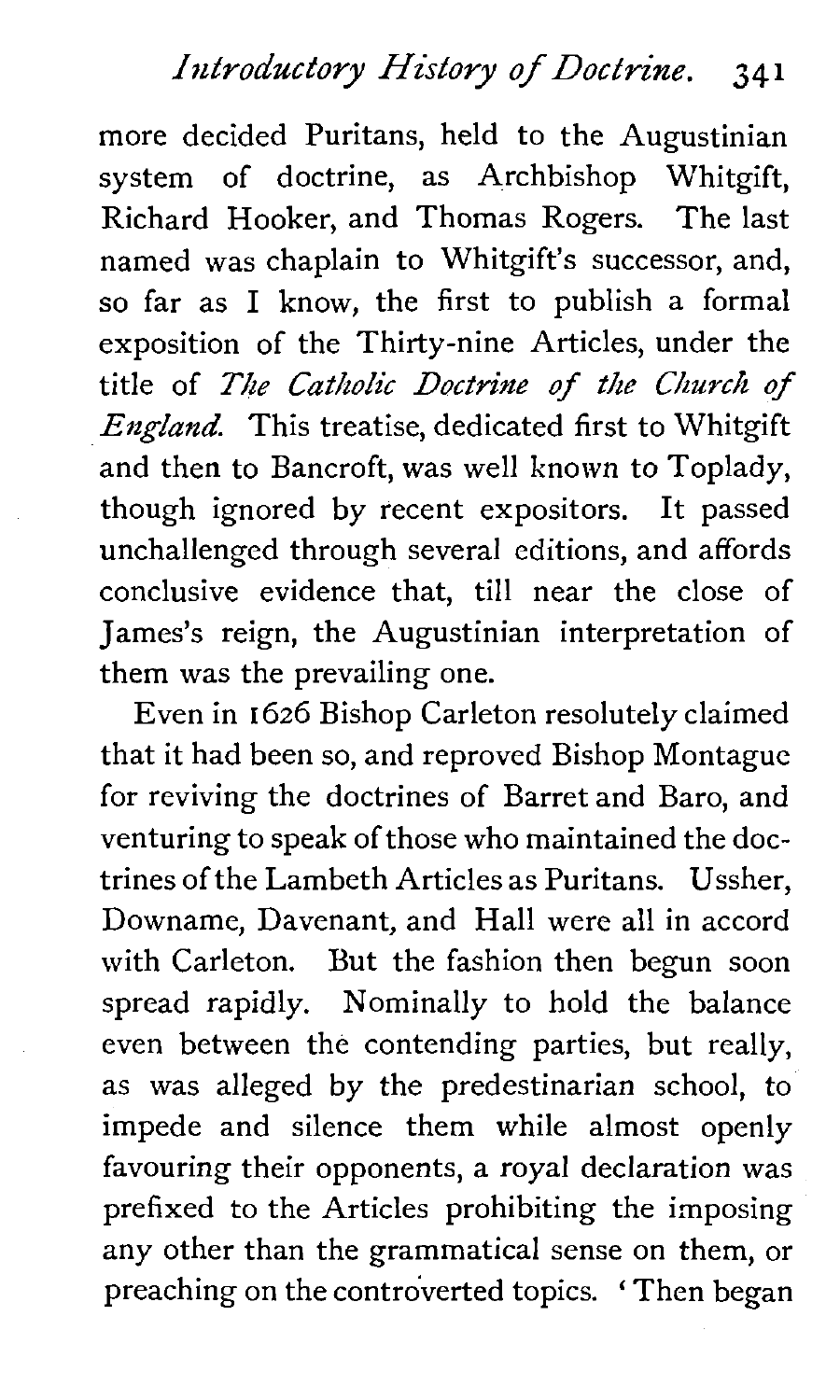that wonderful decade which, regard it as we may, was in truth a period almost equally exceptional with that which followed under the Commonwealth. It was not indeed a government without church and king, but it was a government of a king without a parliament, and of a church in which all doctrines except those of the dominant party were proscribed and silenced by the strong hand -a virtual tyranny under honoured forms and names.' ' The system made its way very rapidly among University men and with *a* section of the upper classes generally ; two of its most prominent tenets, viz., the divine right of kings and the divine right of bishops, expressed concurrently and with every conceivable form of argument, forcibly commended the rest of the doctrine to the pedant king and his courtiers, and it came to be identified almost from its commencement with the political repression of the popular liberties, the suspension of Parliaments, and the disgrace of the country at home and abroad.' $\frac{1}{1}$  In the eyes of its supporters it was a revulsion from what their successors in our own time have nicknamed Ultra-Protestantism-not an exchange of modern Calvinism for the more modern Arminianism, but a return to the theology of the Greek Fathers in preference to that of Augustine, the great doctor of the West.

**l** Introduction to *Register* of Visitors of *the University* of Oxford, from  $A.D. 1647$  to  $A.D. 1658$ , pp. xx., xxiv.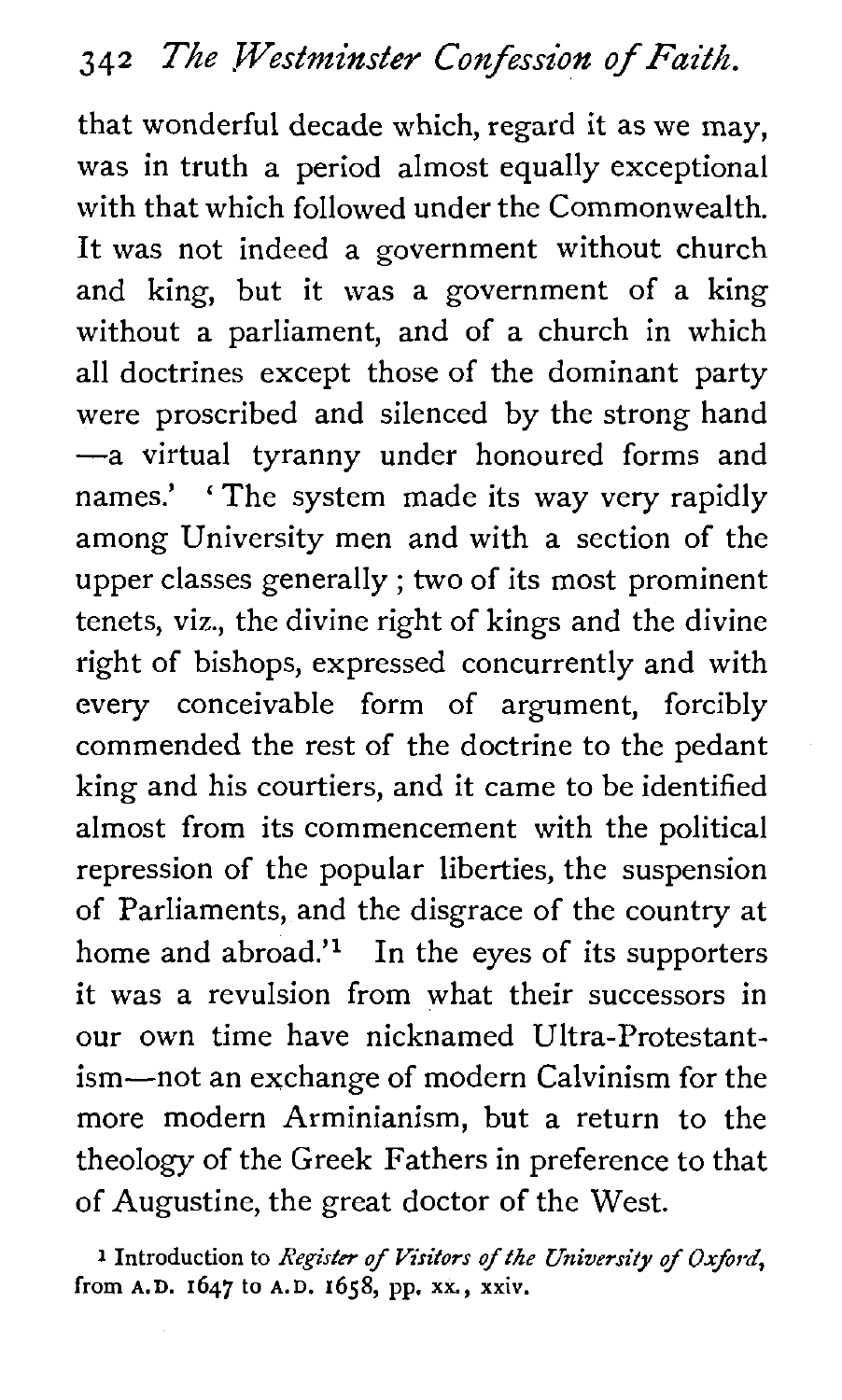## **Introductory History of Doctrine. 343**

Down to the time of Archbishop Laud there had been almost a continuous succession of Augustinian Professors of Divinity in the Universities<sup>1</sup> $-$ Humphrey, Holland, Walward, Reynolds, Abbot, Prideaux, at Oxford ; Whitgift, Cartwright, Hutton, Overall, Whitaker, Davenant, and Ward at Cambridge ; and Travers, Ussher, and Hoyle at Dublin. Besides these there was a whole host of men who preached the same theology from the pulpits or expounded it through the press. Foreign theologians, even of extensive learning and high repute, almost, with the single exception of Heppe, seem to think that through all this time the divines of Britain were doing nothing for their science, either in their own country or on the Continent. There could not be a greater mistake. Just because it was a time of considerable restraint, it was a time of earnest study and of great literary activity, and was singularly fruitful not only in catechisms and other popular works intended to convey much prized truth to the humblest who could read, but also in more learned treatises, which, though now much forgotten, were in their own day highly

<sup>1</sup> ' Calvin's enormous influence was felt quite as much within the Church as without it, and indeed the idea of separation was not as yet entertained by any large body of men. It was not till the fatal violence of the Laudian School had been fully developed, that separation began to present itself as a serious duty to masses of churchmen, and nonconformity or dissent, as we now know it, to have a history.'-Introduction to Register of Visitors of *the* University of Oxford, p. xvii.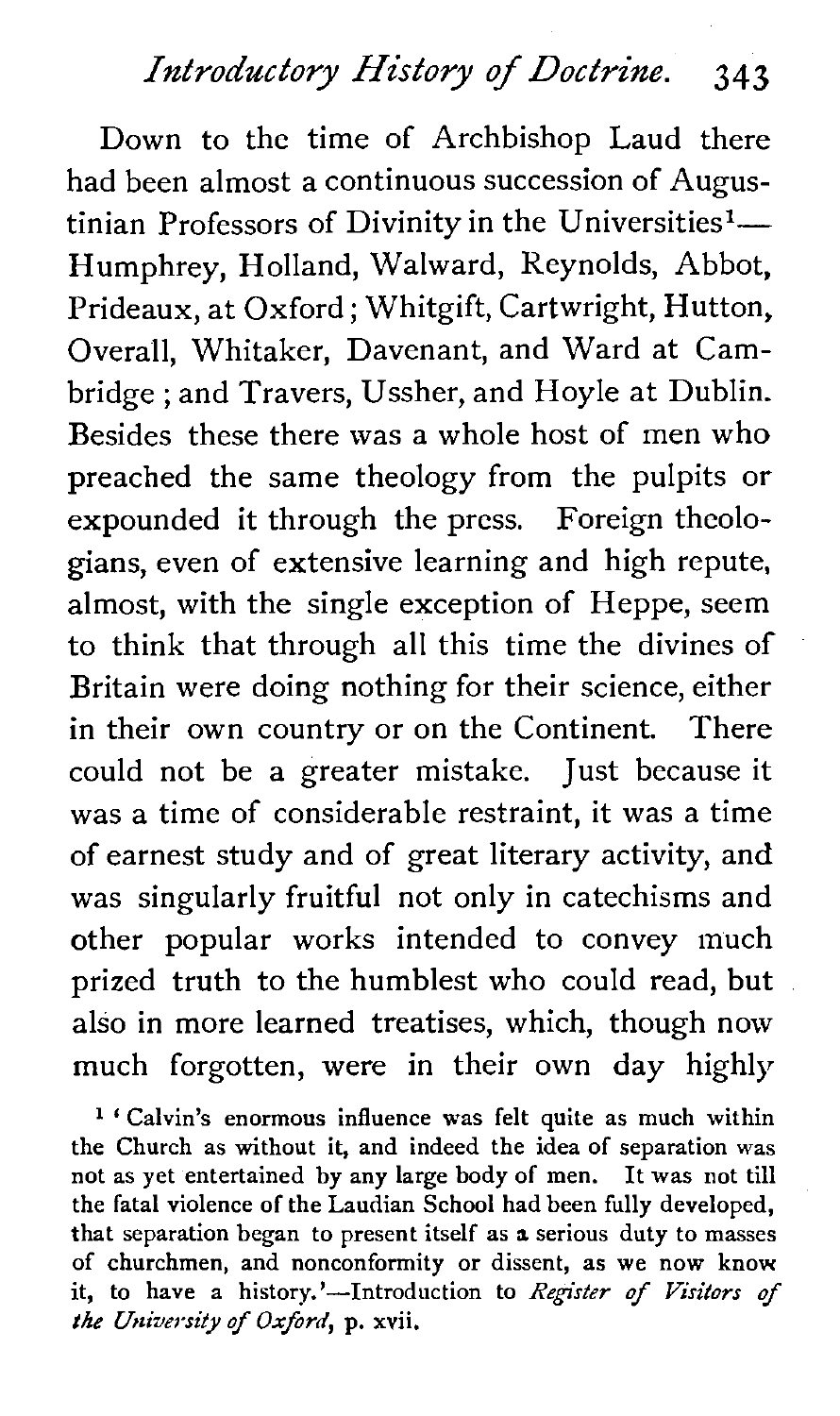## *344 The Westminster* **Confession** *of Faith.*

valued by the learned in Holland as well as in England-quite as much so perhaps as the writings of any contemporary continental authors. Questions in controversy with the Romanists were discussed by Fulke, Whitaker, Cartwright, and Reynolds with a thoroughness and learning which were not excelled, perhaps not equalled, abroad. Commentaries on separate books of Scripture, both more systematic and more practical, were issued in great abundance, and some of them were even translated into Latin and printed on the Continent. The doctrine of the Covenants was developed in this country quite as much as in Holland, particularly in its historical aspect as bearing on the progress of God's revelation to mankind, and it was generally combined with the more liberal Augustinian views. of Davenant. Learned and exhaustive treatises were written in defence of the great Protestant doctrines of the supremacy of Scripture and of justification by faith, the formal and material principles of the Reformation, while the writings of Perkins, Davenant, Ussher, Amesius, and Twisse, on the more abstruse doctrines of the Augustinian system, were not less thorough nor less highly valued abroad than at home. Twisse as well as Amesius was invited to occupy a chair in Holland, and for his defence of the Augustinian and reformed teaching against the *scientia media*  of the Jesuits, Bishop Hall characterised him as 'a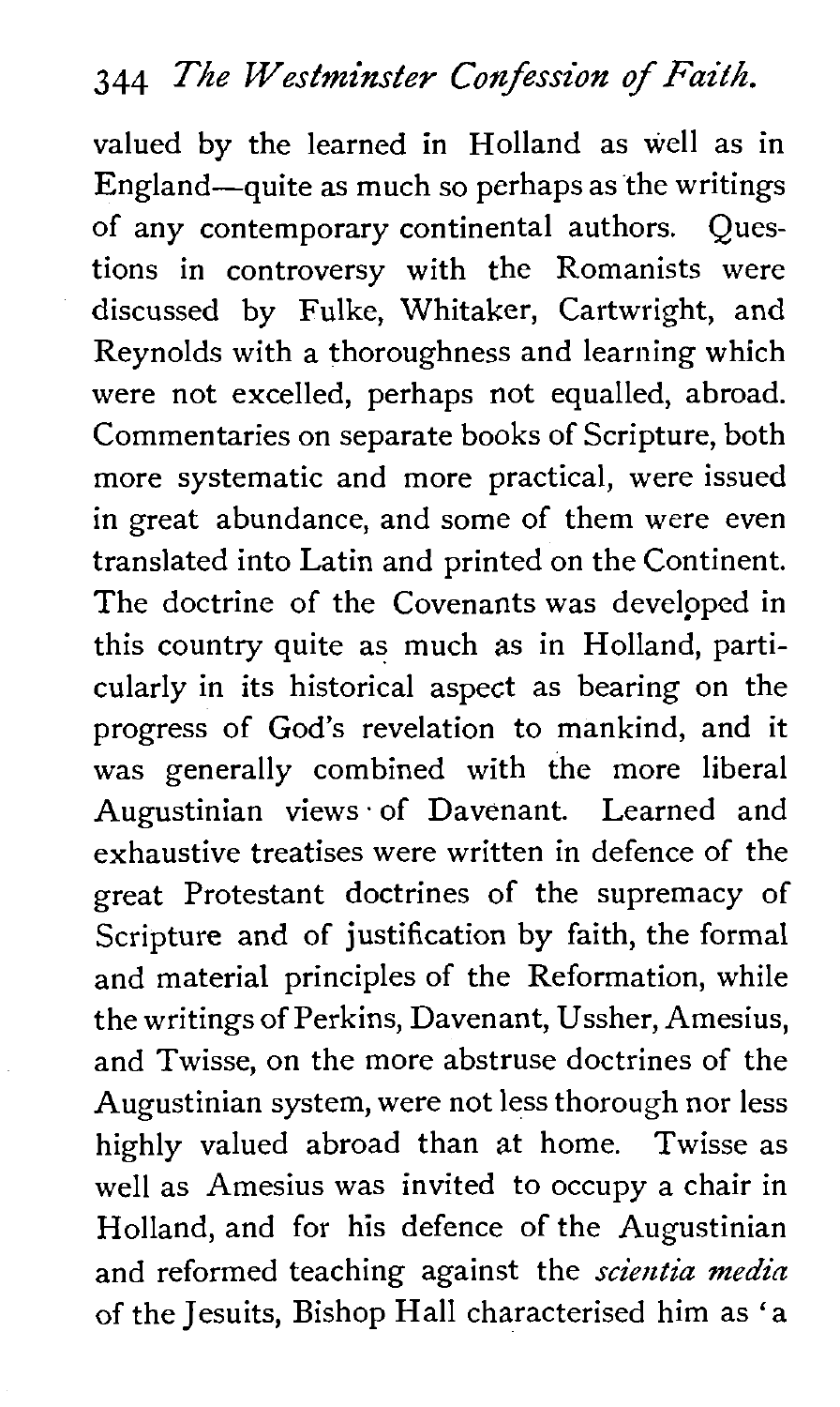man so eminent in school divinity that the Jesuits have felt, and for aught I see, shrunk under his strength.'

Hoyle, Tuckney, and Arrowsmith, who, after the reformation of the Universities of Oxford and Cambridge, became Professors of Divinity there, served themselves heirs to their Augustinian predecessors, and professed their determination to teach on the same lines, so that, as a modern historian has expressed it, 'they deemed their mission to be to restore and confirm, not to revolutionise.' To a large proportion of those university men into whose hands the task was committed, we are told by the present Chichele Professor of History, in his able and impartial introduction to The Register of the Parliamentary Visitation, lately printed for the Camden Society, 'this government on so-called Puritanical principles appeared very much in the light of a return to better days which had passed away not so very long before, . . . <sup>a</sup> natural reaction, though perhaps carried too far, from an extreme direction into which the course of their beloved University had been betrayed, a recovery from a disease which, during the process of recovery, must necessarily exhibit some abnormal symptoms.' As Dr. Arrowsmith, in his introductory lecture at Cambridge, professed himself an admiring pupil of Davenant, and sought to link on his teaching to that of his great predecessors, so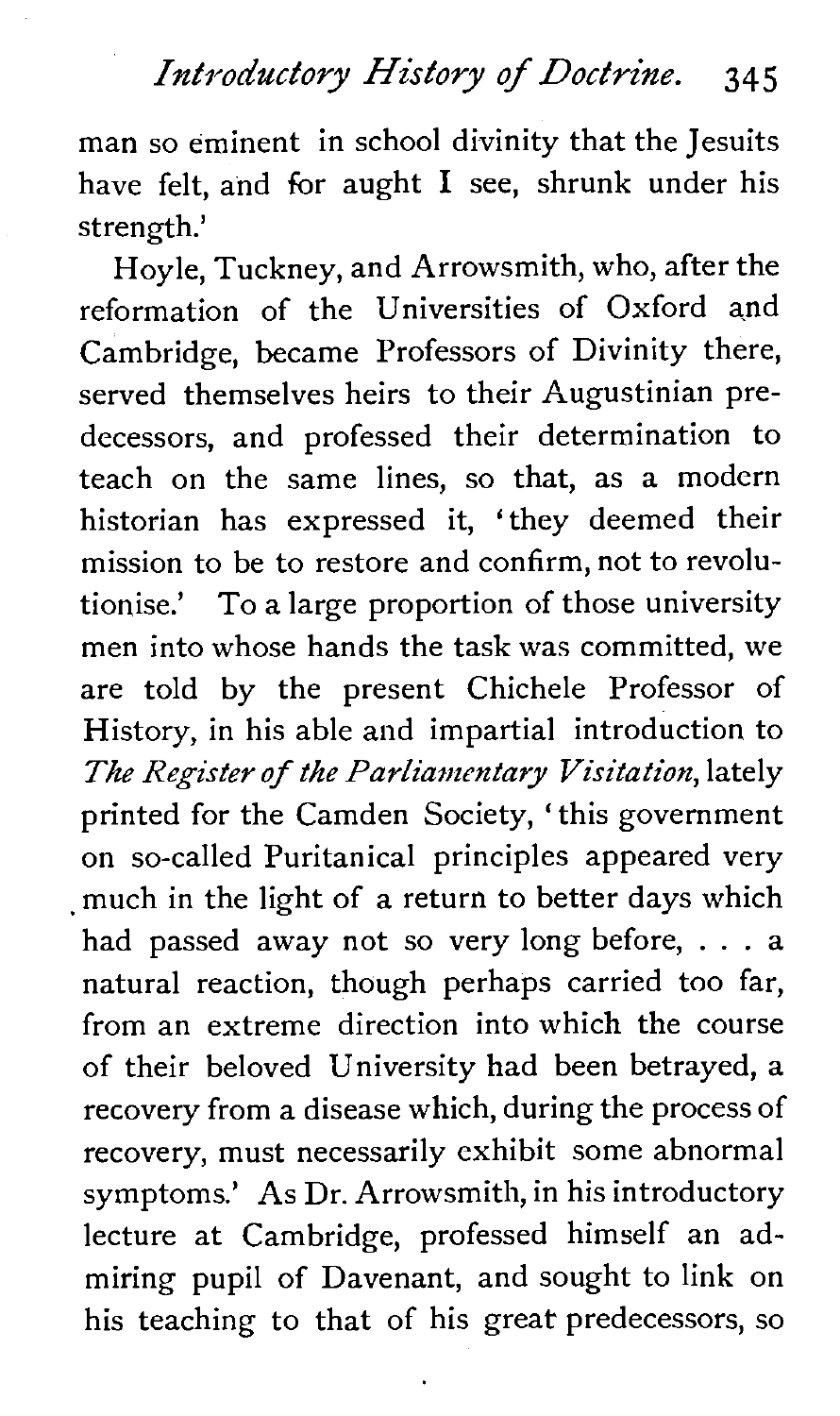## *346 The Westminster Confession of Faith.*

Dr. Hoyle ' devoted a large part of his inaugural lecture at Oxford to the earnest commendation of Bishop Prideaux, and Dr. Conant,,who succeeded him, was avowedly of Prideaux's school on all essential points ' (pp. xxix., xxx.).

Turning now to our own part of Britain, let me endeavour as succinctly as possible to trace the development of theology in Scotland. So far as we had a theology before the Reformation, it was probably less pronouncedly Augustinian than that of the southern division of the island. No doubt there were in the Augustinian and Dominican monasteries not a few who clung to the teaching of the great doctor of the West, and ultimately found a congenial home in the Reformed Church. There are not wanting some traces of the same teaching in the one catechism the pre-reformation Church of Scotland ventured to issue. The works of St. Thomas Aquinas were, by the Council of **1549,** recommended to the students and teachers of speculative theology, but it could not be that those of his rival should be altogether neglected in the land of his birth. John Major, its most distinguished theological teacher in the first half of the sixteenth century, if one may venture to express an opinion from a cursory examination of his commentaries on the Gospels, appears to have far more in common with Scotus than with Aquinas or Augustine. But among those who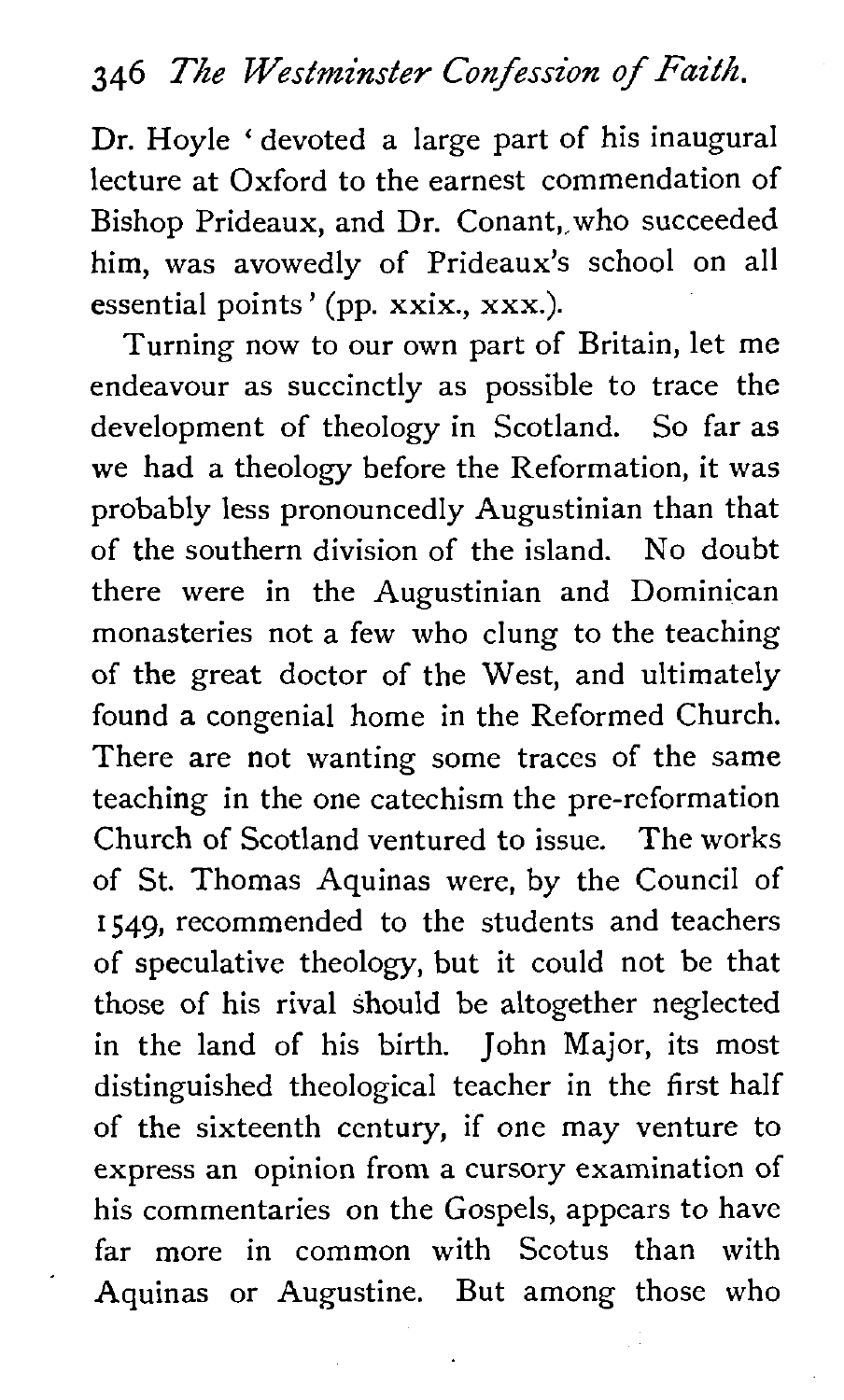favoured the Reformation, the tendency was decidedly in the opposite direction. It has been said, indeed, that our earliest Protestant theology was 'of the milder Lutheran type.' But at the time when Patrick Hamilton was brought into contact with it, Lutheranism was not yet of the milder type it ultimately assumed. Luther and Melanchthon were at that date predestinarians and pronounced Augustinians ; and Tyndale, Frith, and Lambert, with whom during his stay at Marburg, Hamilton had held familiar intercourse, were also decided adherents of the same school of theological thought. Those with whom Wishart was brought into contact in Switzerland and Strasburg belonged to the same school, and he told his countrymen, when he translated for their use the earlier Helvetic Confession, that it was in the Church of Switzerland that 'all godliness is received, and the word had in most reverence.' The position of Knox, Winram, and their coadjutors is sufficiently determined by the fact that the several confessions they composed or sanctioned were all of the Calvinistic type, and in part were borrowed from the earlier editions of the *Institutes* of Calvin, or from the confessions drawn up by  $him.$ <sup>1</sup> It is also conelusively determined by the fact that in **I** 566, at the request of Beza, they gave their approbation to the later Helvetic Confession, to testify their

**1** *British and Foreign Evangelical Review* **for 1872, pp. 92-95.**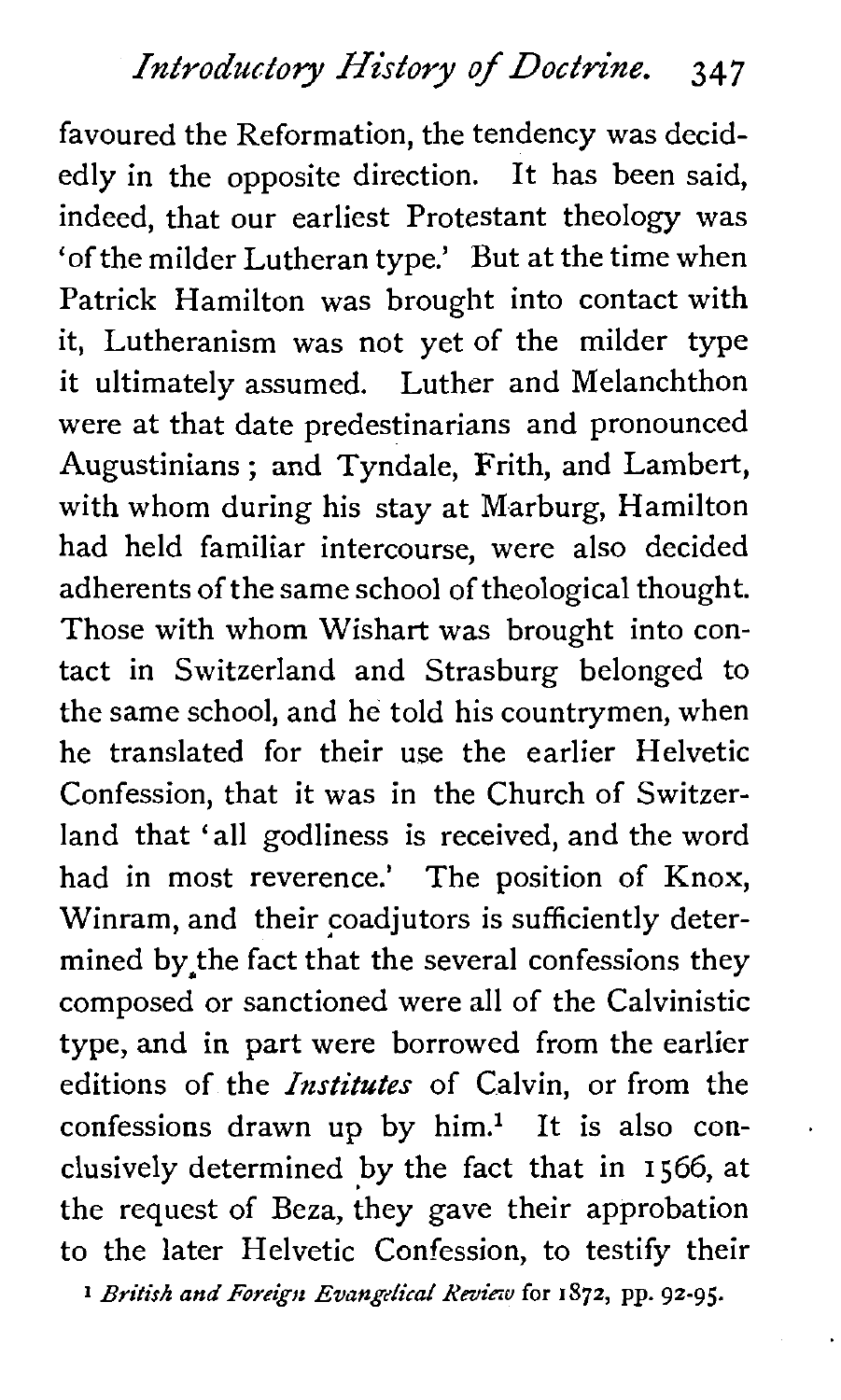agreement in doctrine and polity with the Reformed Churches on the Continent who adhered to the teaching of Calvin and Bullinger. From the pen of our great Reformer we have a treatise ' Of Predestination,' and a preface to a treatise by his friend Balnaves on justification, and both treatises are in harmony with the teaching of the Genevan school. The most eminent of the early theological teachers of the Reformed Church of Scotland was undoubtedly Andrew Melville, who was successively Principal of the College of Glasgow and of St. Mary's College, St. Andrews. From his known temperament, it might have been supposed that he would have taken up an extreme position in regard to the distinctive teaching of the school to which he belonged. But from his commentary on the Epistle to the Romans, it appears that his views on the mysterious subject of predestination were, like his views on justification, of a more moderate type than those of Beza. He seems to have imbued his more distinguished pupils to a large extent with his own infralapsarian views. Robert Bruce, to whom the more zealous section of them looked up with reverence and affection, certainly held and taught the same type of doctrine as his teacher. Principal Rollock, of Edinburgh, the leader of the more compliant section, did the same. His commentaries were published, some of them repeatedly, on the Continent as well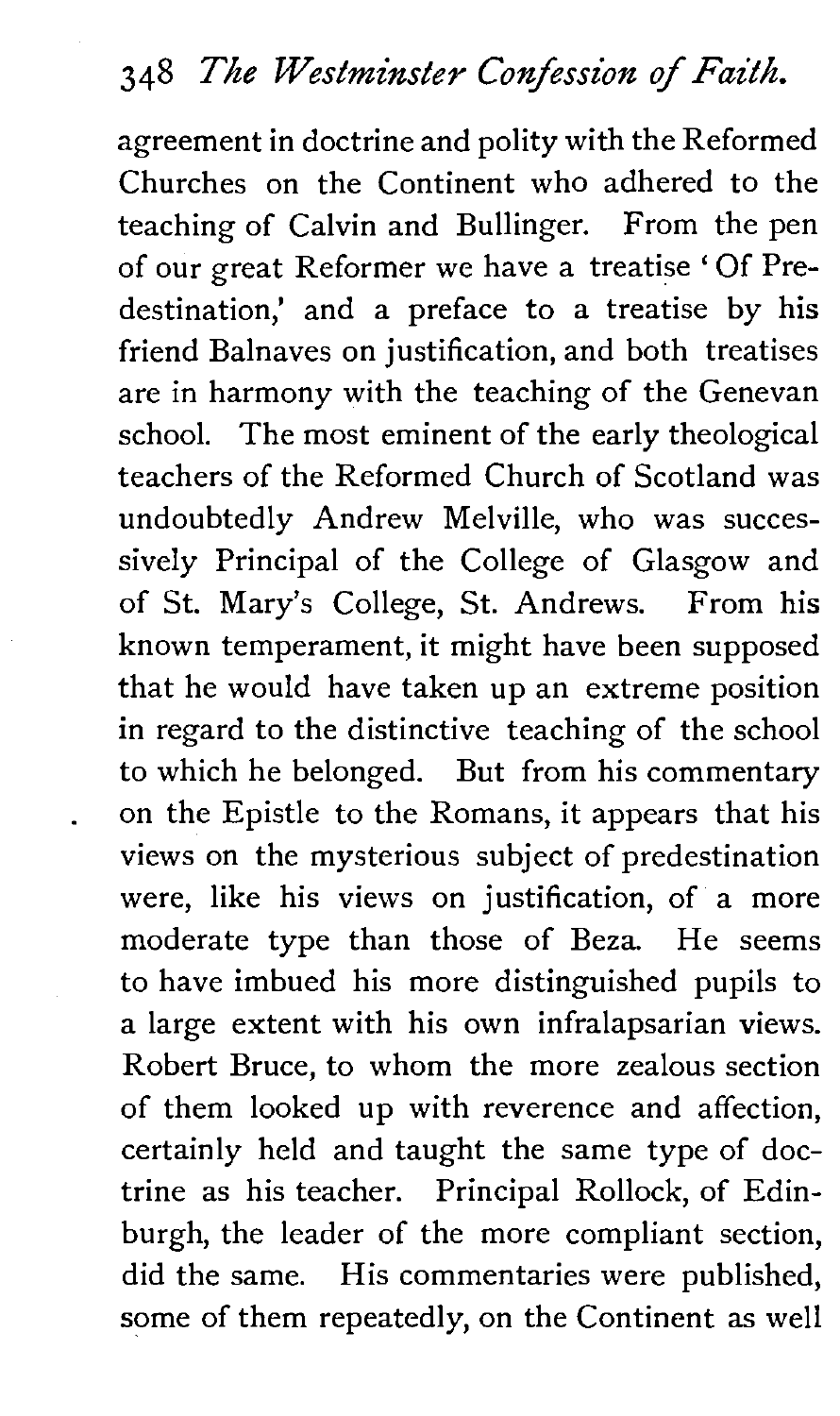as in his own country, and his views on the subject of the covenants and of justification appear to agree generally with those of the Herborne school. Robert Howie, who succeeded Andrew Melville in St. Mary's College, as his early and close connections with the liberal theologians of Herborne and Basle leads one to expect, belonged to the same infralapsarian school. Several of his theological tractates were published at Baslethe most important being that *De reconciliatione horninis cm Deo.* He was largely consulted in the preparation of that Confession of Faith by which, in 1616, it appears to have been intended to supersede both the Confession of 1560, and the so-called negative Confession of 1581. Melville, before he was translated to St. Andrews, taught theology in Glasgow, and was succeeded in his office there by Principal Smeton, a man almost as learned and quite as moderate in his viewsto whom we are indebted for a brief but able defence of the Protestant idea of the Church and a vindication of the personal character of Knox, in reply to the bitter and one-sided treatise of Archibald Hamilton, *De confusione Calvinians*  Secta. Smeton was succeeded in 1585 by Patrick Scharpe, and he, in 1615, by Robert Boyd, who had taught in France, and was the author of a learned commentary on the Epistle to the Ephesians, in which predestinarian views are clearly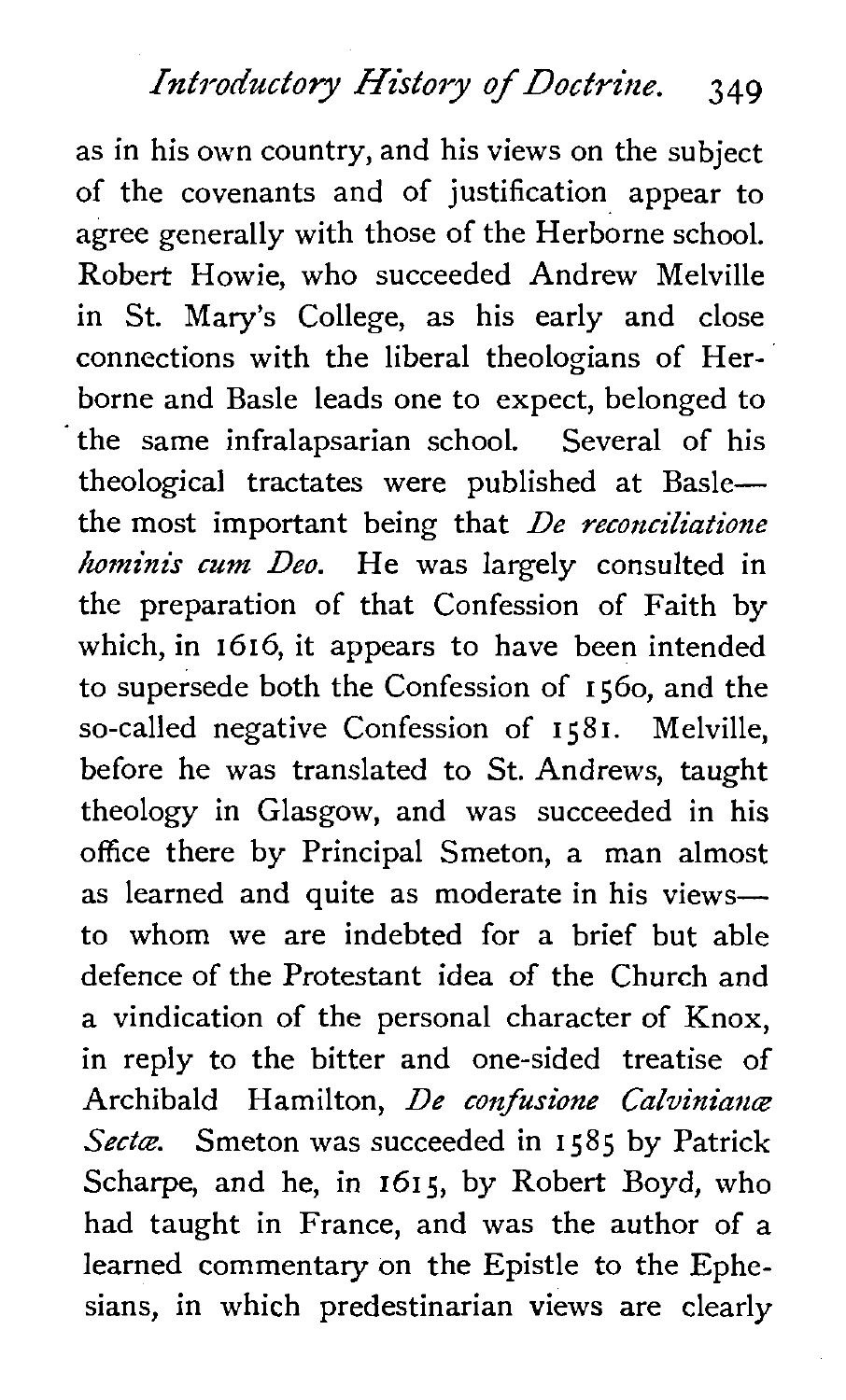## **3 50 The Westminster Confession of** *Faith.*

enunciated, and Augustine, Ambrose, Prosper, Fulgentius, and Bernard are more frequently appealed to than Calvin and the Reformers. Boyd, on his translation to Edinburgh, was succeeded by John Cameron, the Camero of the Continent, who was born in the Saltmarket ; was first a regent at Glasgow, then at Sedan ; then, along with his countryman Primrose, pastor of the Church at Bordeaux ; after that a Professor of Theology at Saumur, then Principal in Glasgow College. In little more than a year he returned to France, and died there at the age of forty-six. He was greatly esteemed both in England and France. He was one of the earliest defenders of that theory of the will which was afterwards espoused by Jonathan Edwards, and, after Bullinger, he was the most active assertor of that milder system of predestinarianism which early in the seventeenth century found considerable acceptance both in France and in England. It was earnestly advocated in the former by Amyraut (with whose name it has been associated), and in the latter by Overall, Davenant, Ussher, and many others. Several of his treatises were published separately; one at least, in defence of the Protestant idea of the Church against the Romish, was translated into English and published at Oxford. At the request of a synod of the French Reformed Church, his works were collected and edited by Capellus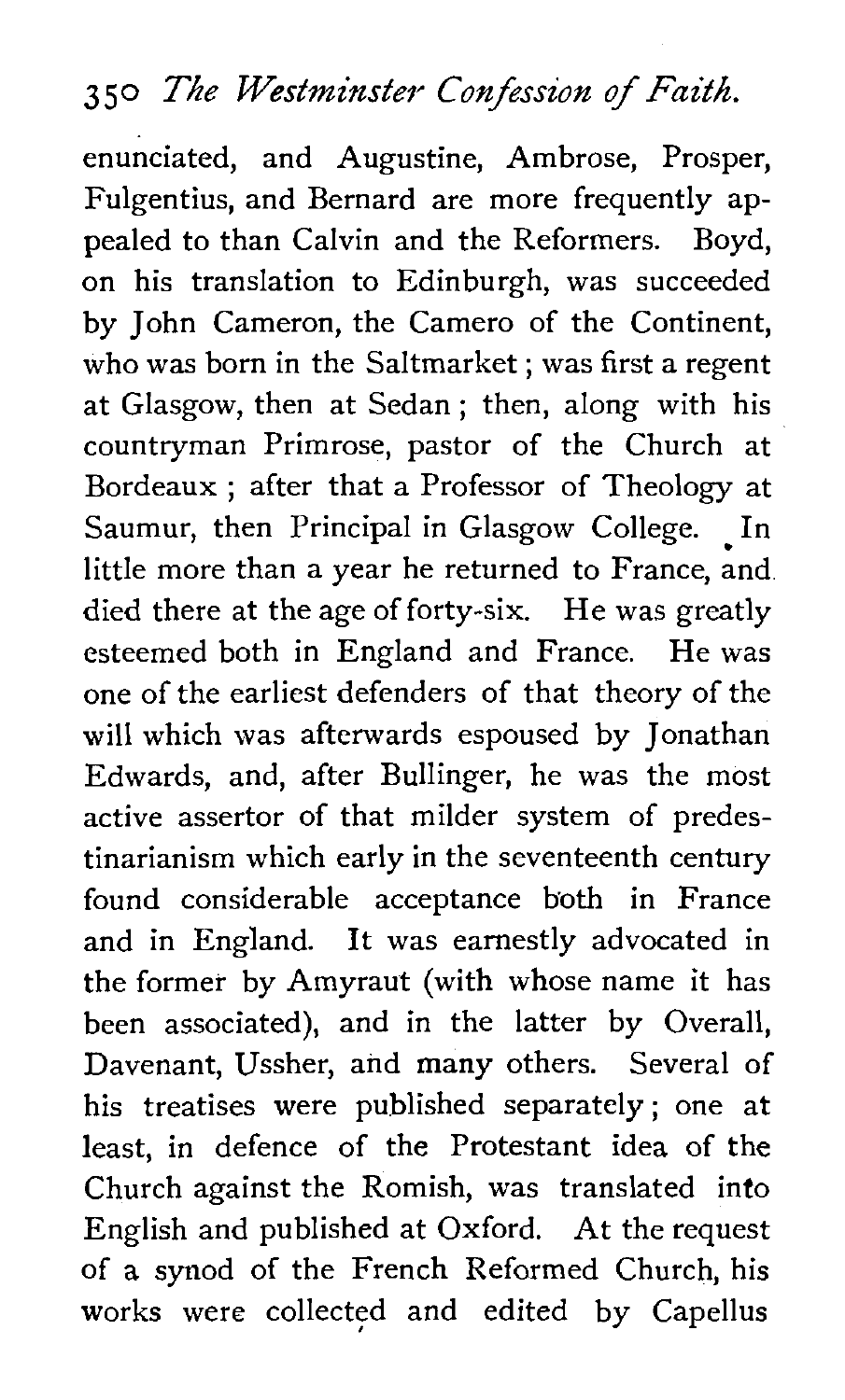and Amyraut, and passed through three editions. Principal Strang seems to have followed somewhat in the wake of Cameron ; at least he was charged with ' withdrawing from the divine decree the act and entity of sin;' but even the cautious Baillie, who thought 'he swayed too much to one side,' prized the man's 'ingyne and learning,' and was disposed to regard him as one of the best scholars in the Reformed Church. Dr. John Forbes, the learned Professor of Theology in King's College, Aberdeen, almost continuously, from 1620 to 1643, taught the same system of moderate predestinarianism, and, like Boyd, appealed to Augustine and Prosper quite as much as to Calvin. His doctrinal teaching was very highly approved in Holland, and, so far as I know, was never called in question in his own country, but he was ultimately deposed for refusing to take the Covenant. Dr. John Sharp, or Scharpius, who in 1606 had been banished for taking part in the Assembly at Aberdeen, taught theology for a number of years at Die in Dauphine. In 1610 he published a treatise on justification, and, in 1618, a system of theology under the title of *Cursus*  **Theologicus.** It was dedicated to King James, and, having made his peace with him or with Charles, he was in 1630 appointed Professor of Theology in the University of Edinburgh, in succession to James Fairley, afterwards Bishop of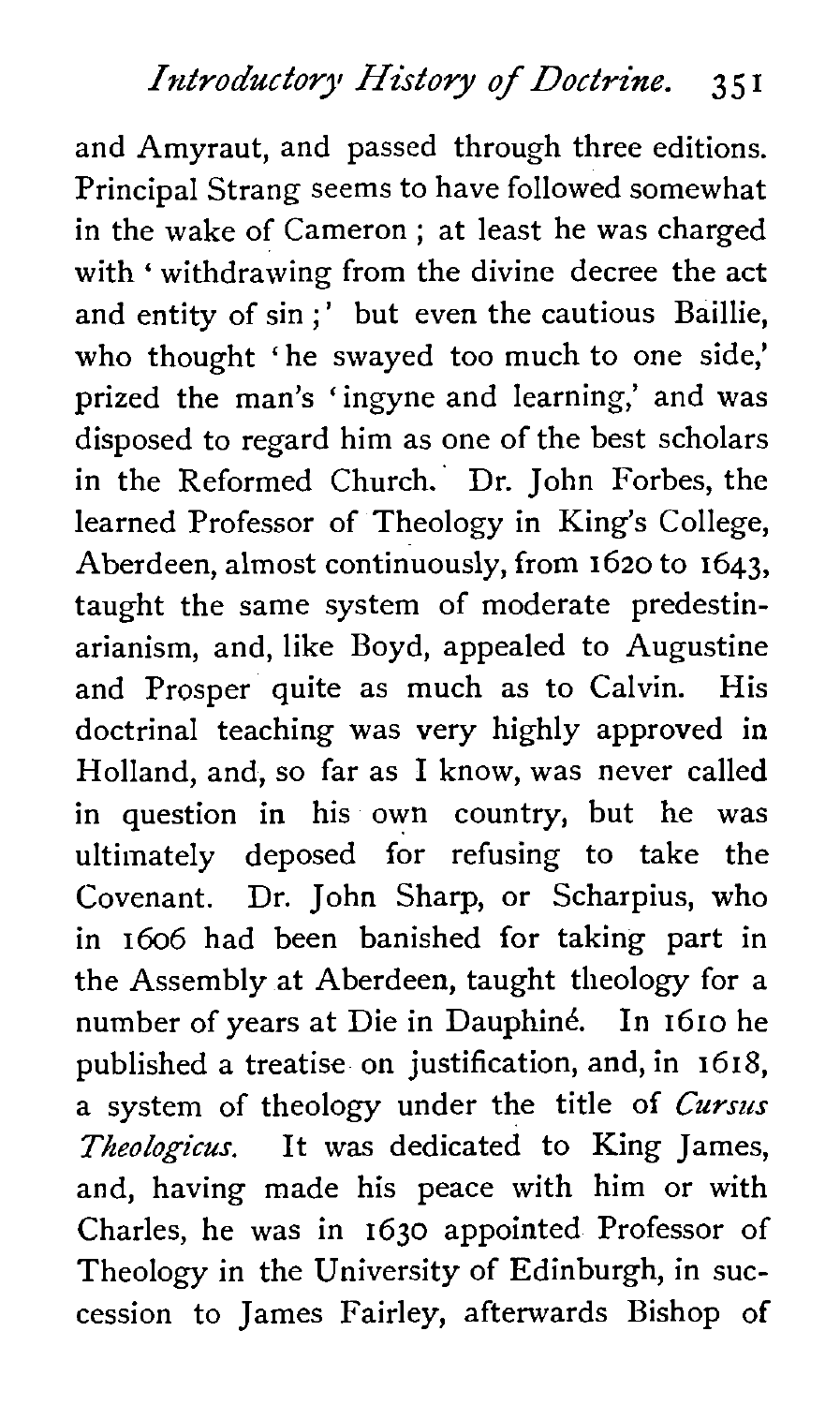## **3 5 2 The Westntinster Confession of Faith.**

Argyll, and was in all probability the chief theological teacher of Robert Leighton, whose father's opinions in his early life he had shared. Dr. Sharp continued to hold his office through these unquiet times up to 1647, when he died. He seems to have taken a keen interest in the changes which took place on the restoration of Presbytery, and to have contributed largely towards the support of the Scotch army in England. His Cursus Theologicus passed through at least three editions, all of which were published on the. Continent. His *Symphonia Prophetarum et* Apostolorum was also published abroad, and passed through two or more editions.

In their revulsion from the Arminianism and sacerdotalism of the younger bishops who had been so zealously patronised by Laud, the Covenanting ministers of Scotland generally favoured a more decided Calvinism than that of Cameron, Forbes, and Strang, or than that of Davenant, Ussher, and their Puritan disciples in the south. Some of them, like Rutherfurd, even favoured the supralapsarian view, and resolutely defended it, though they granted that the questions in which they differed from their brethren were questions to be discussed in the schools rather than to be determined in a Confession of Faith.<sup>1</sup> A very

**Baillie's** *Letters,* **vol.** iii. **p.** *<sup>6</sup>*; *Minutes of Westminster Assembly,* **p. lv.**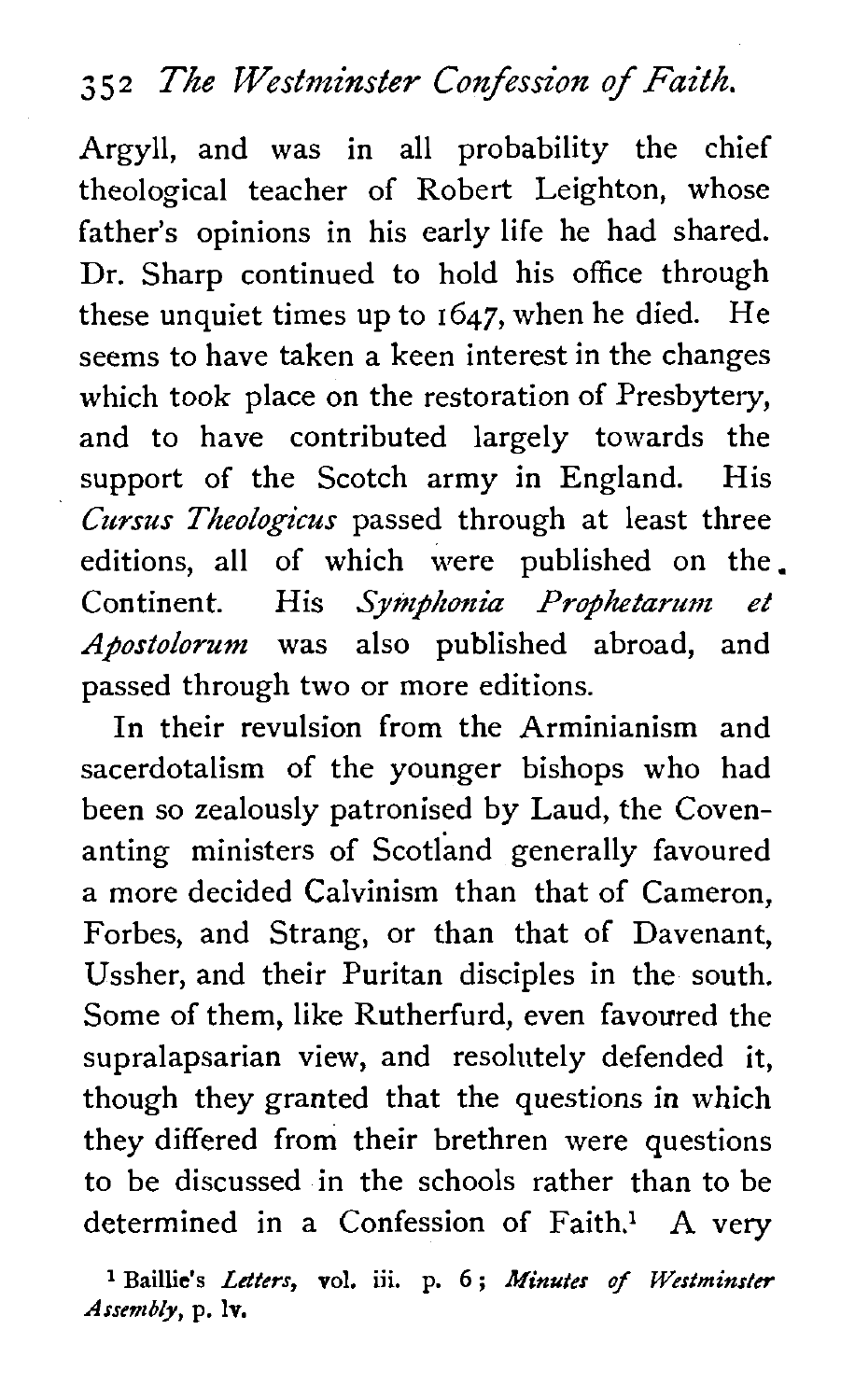## *Introductory History of Doctrine.* **3** *5* **3**

remarkable discussion on Arminianism occurred in the Glasgow Assembly in **1638.l** The ablest and most fully reported speech was that of Mr. David Dick or Dickson, afterwards Professor of Divinity, first at Glasgow and then at Edinburgh. If any one comes to the conclusion that there is a wide difference between the tone and temper in which the controversy is treated in the works of the theologians above referred to and in the speech of Mr. Andrew Ramsay, he may be asked to bear in mind that he as well as they had been a professor under the episcopal *régime*, and remained to the last but an indifferent Covenanter.

Besides the contributions of these scholars to the illustration and defence of the doctrines of grace and to the exposition of the Scriptures in accordance with the principles of Augustine and Calvin, there were several Scotch divines who distinguished themselves by their works in the department of Church history and Church constitution. I mention first the family of the Symsons, five of whom were ministers of the Church, one of whom, while a minister in France, published a brief but interesting tractate on the spuriousness of the so-called Clementine Epistle to James ; another, larger treatises on the internal and external history of the Church, the latter of which was recast and republished in

**l Peterkin's** *Records of the Kirk,* **pp. 156-159.**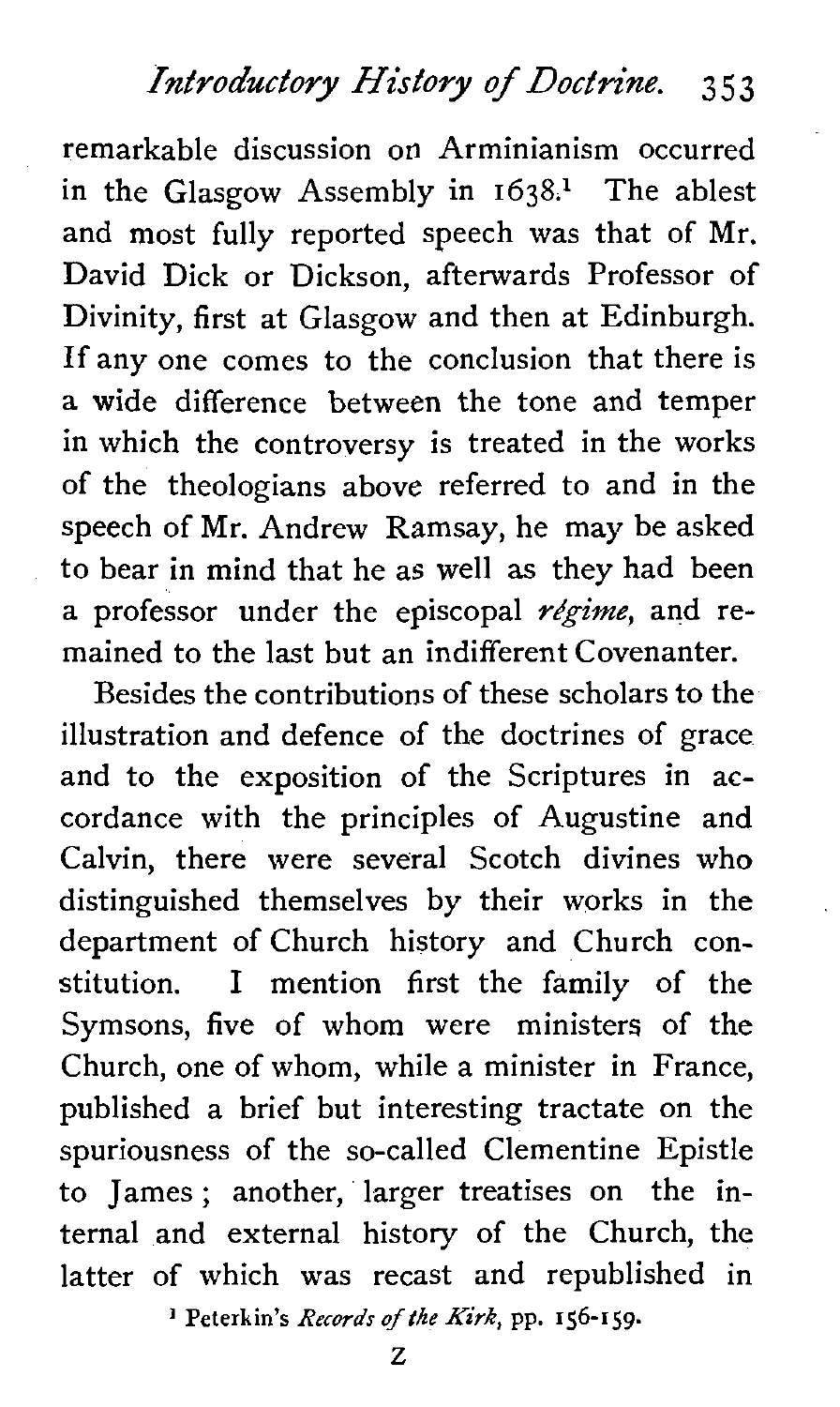## *35 4 l%e Wesfminster Confession of* **Faith.**

London ; a third, besides other works, compiled a chronicle on the ecclesiastical history of Scotland, which has never yet seen the light. These Symsons were the nephews, and the church historian was also the name-son, of Patrick Adamson, of St. Andrews, the accomplished scholar whose sad story is one of the most mournful episodes in the history of the Scottish Church. Even one who regards his policy as a blunder and his compliance with the humour of the Court as a huge mistake, cannot but feel sorry for the great scholar, who had given to the Church an elegant Latin prose version of the Confession of I 560, and a much-lauded metrical Latin version of Calvin's catechism, and who in old age was so heartlessly abandoned by the sovereign he had sacrificed so much to serve. In the department of Church constitution, David Calderwood stands decidedly much to serve. In the department of Church<br>constitution, David Calderwood stands decidedly<br>pre-eminent. His *Altare Damascenum* — the great armoury from which the Presbyterians after 1637-Gillespie, Rutherfurd, and Baillie-drew their weapons for the conflict with prelatists and sectaries, is by far the most exhaustive and learned defence of Presbytery which Scotland has produced, and is said, by its massive learning and calm reasoning, to have drawn a tribute of reluctant admiration from King James himself. The first draft of it was published in English in  $1621$ , but it was carefully revised and very greatly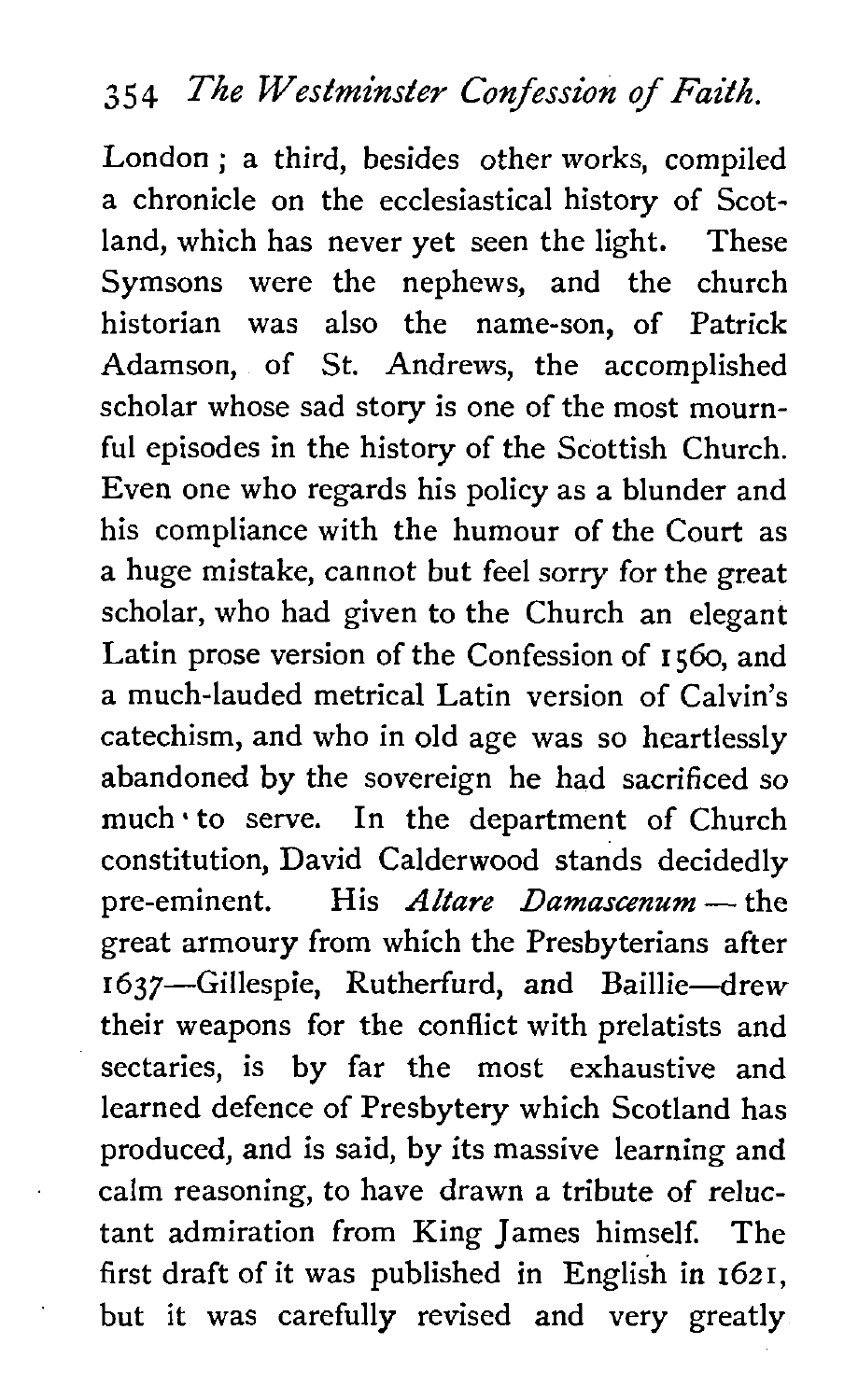*Introductory History of Doctrine.* 355

enlarged, and published in Latin in Holland, in 1623. **A** second edition of it was published in 1708, and it was not less valued by the learned divines of Holland than by his own countrymen. Most of the works previously referred to, it will be observed, were also published in Latin, and so, while accessible to the educated in their own country, they appealed to a far wider public, and circulated in all the Reformed Churches of the period. The native Scottish dialect, as it had prevailed before the Reformation, received a rude shock by that event. The long residence of Knox in England, and with a congregation of English exiles on the Continent, had necessitated to a considerable extent his adoption of the 'southern tongue,' and the influence of this was apparent in all the formularies he prepared for the Scottish Church. The circulation of the English Bible tended still more than these formularies to give a certain currency to southern forms of speech. Southern influence had told on Willock and some others of the early Reformed teachers, and though somewhat later there was a reaction for a time, and, under the Melvilles especially, a purer Scottish dialect was fostered, yet with the accession of James to the English throne disintegrating influences were revived and intensified. The native Scottish, though then and for long after used as the vehicle of oral instruction, was not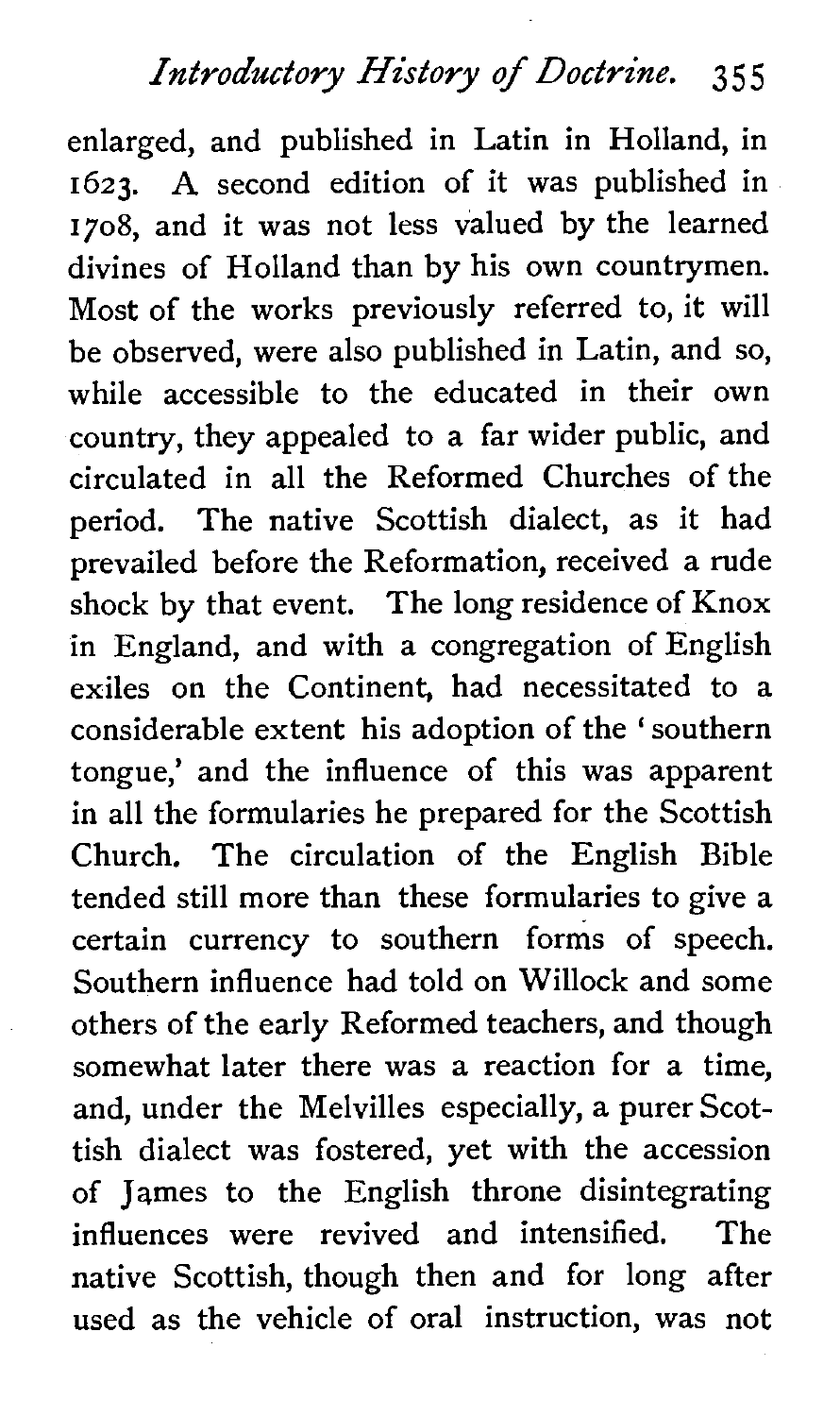cultivated as a fit vehicle for literary work, and Scottish divines who wished to appeal to an educated public in literary form preferred to make use of the Latin tongue. Many of these divines besides, by their long residence abroad, had, like Buchanan, become more at home in it than in the unsettled native dialect. During the 16th and 17th centuries, as Professor Veitch has lately told us, ' there was hardly a University on the continent of Europe which did not contain, we might almost say was not made famous by, the Scottish regent, or Professor of Philosophy, who had learned his dialectic in his native University.' Not a few of these, in Protestant Universities, rose from being regents in philosophy to be professors of theology, and naturally published in the Latin, in which they were first composed, their theses, *cursus,* and commentaries. Several of them ultimately returned to adorn the theological chairs in the Universities of Scotland, as Melville, Smeton, Johnston, Howie, Boyd, Sharp, Weemse, and the Colvilles, though they still continued to maintain friendly intercourse with the theologians of the various schools where they had studied or taught, on the Continent, and to solicit their counsel and aid in the publication of their works.

To restore the faith held by both Churches in common at the era of the Reformation, and to replace Augustinianism in its old post of honour,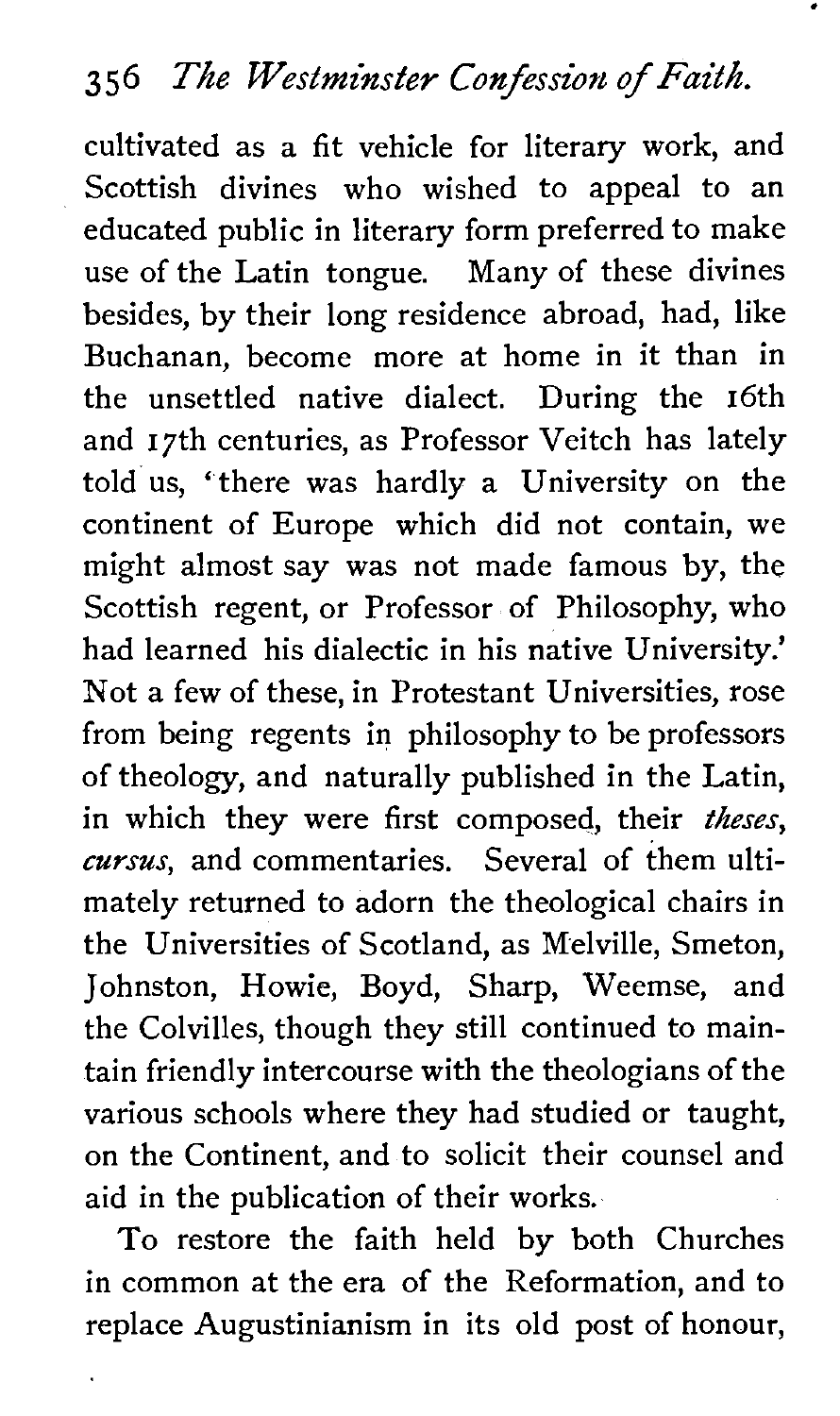*Account of its Prejaration. 357* 

was the main object intended to be effected by the Westminster Assembly—first in revising the English Articles, and then in preparing those new doctrinal standards of its own-the Confession and Catechisms-with which the future of Presbyterianism was to be so closely linked.

And I shall now proceed to lay before you the historical details regarding the preparation of the Westminster Confession of Faith. It was on 20th August 1644, that a committee was appointed by the Assembly 'to prepare matter for a joint Confession of Faith.' This committee consisted of Drs. Gouge, Temple, and Hoyle, Messrs. Gataker, Arrowsmith, Burroughs, Burgess, Vines, and Goodwin, together with the Scotch Commissioners. A fortnight later, Dr. Smith and Messrs. Palmer, Newcomen, Herle, Reynolds, Wilson, Tuckney, Young, Ley, and Sedgewick were added to the committee, or constituted an additional committee. Probably the subjects of some of the chapters, or part of the matter which was ultimately embodied in the Confession, was selected or prepared by these committees. $<sup>1</sup>$ </sup> But the digesting of the material collected into more formal shape-a draft, as it was technically

**<sup>1</sup>Under date of 25th April, Baillie writes, 'The Catechise and Confession of Faith are put in the hands of several committees,' some reports are made to the Assembly concerning both, and on 4th May he adds,** ' **upon both which we have already made some entrance.'** '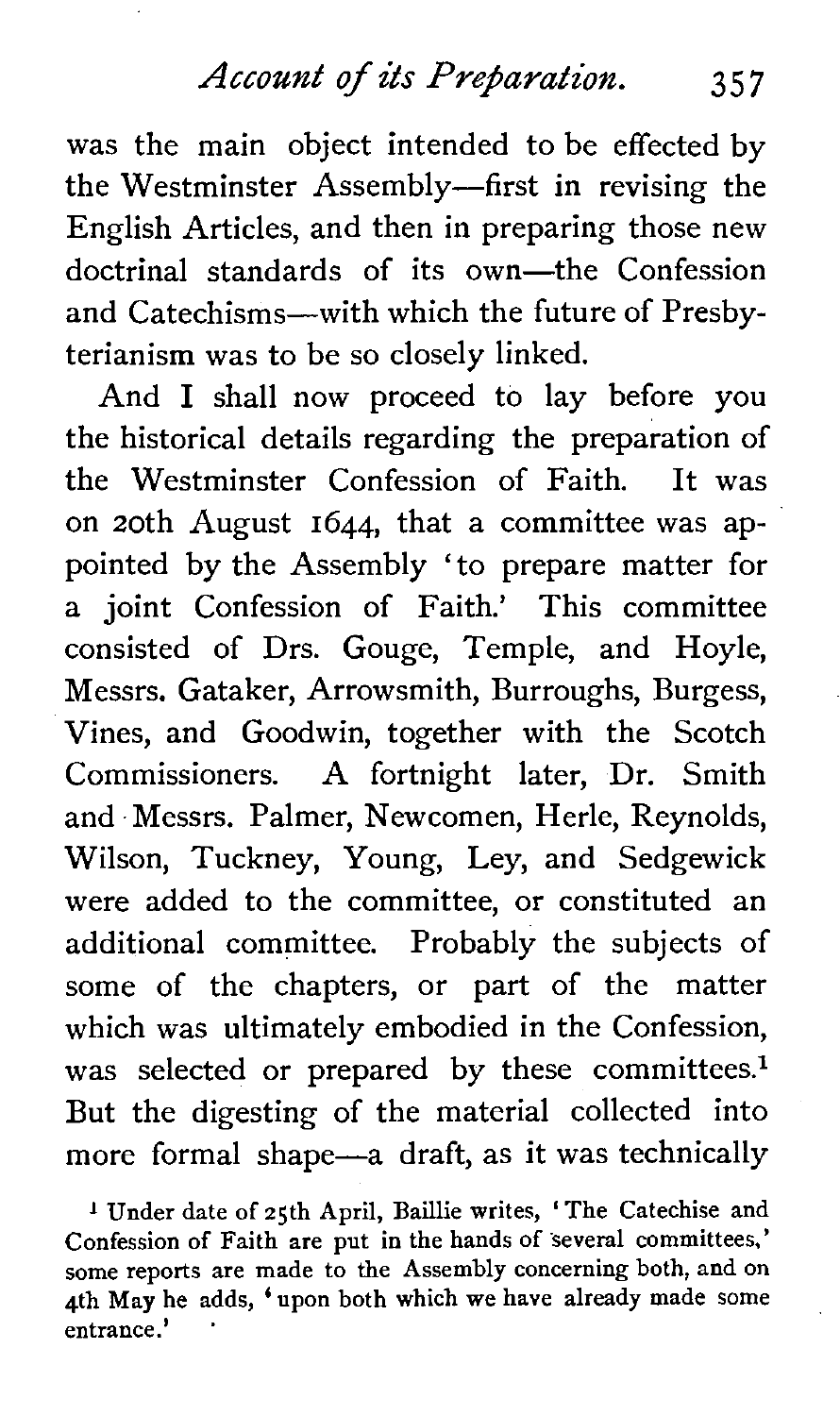# *358 The Westminster Confession of Faith.*

termed-was on 12th May 1645 intrusted to a smaller committee, consisting apparently of Drs. Temple and Hoyle, Messrs. Gataker, Harris, Burgess, Reynolds, Herle, and the Scotch Commissioners. On the 7th July, ' Dr. Temple made report of that part of the Confession of Faith touching the Scriptures. It was read and debated,' and the debate was continued in several subsequent sessions of the Assembly. On the following day Messrs. Reynolds, Herle, and Newcomen (to whom, on December Sth, were joined Messrs. Tuckney and Whitaker, and, on 17th July 1646, Mr. Arrowsmith)<sup>1</sup> were appointed a committee, 'to take care of the wording of the Confession,' as its Articles should be voted in the several sessions of the Assembly, but according to understood rule they were to communicate with the Scotch Commissioners and to report to the Assembly any changes in the wording of the sentences which they deemed necessary, as new propositions were added on to those previously passed. On the I ith July it was ordered that the body of the Confession, as it is then termed, the heads of the Confession as it is subsequently entitled, should be divided among the three committees-that is, as I suppose, that the material prepared by the previous small committee should be handed over to these larger committees, and **1** *Minutes* of *Assembly,* **pp.** no, **168, 470.**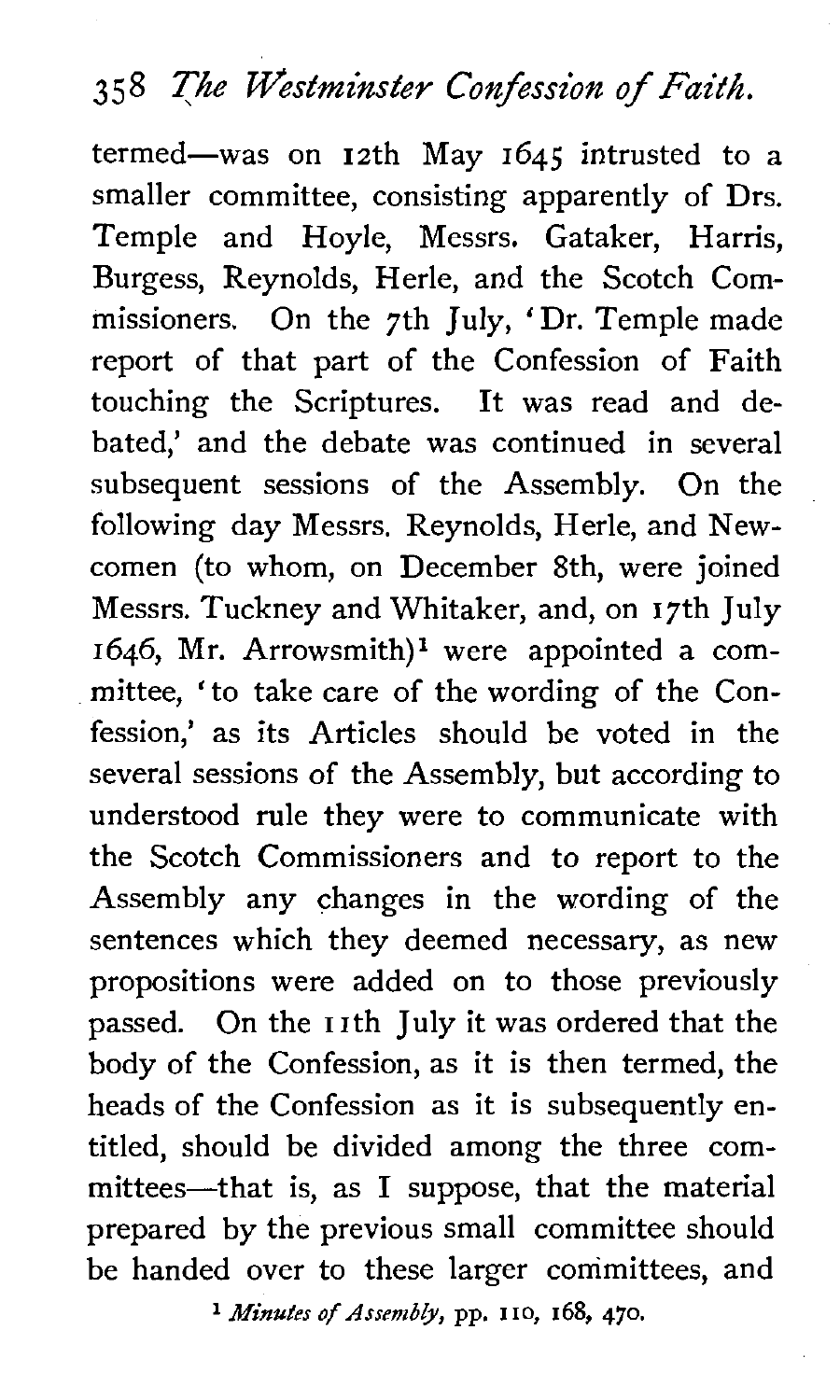Account of its Preparation. 359

further discussed and elaborated by them before being brought into the Assembly. This order was carried out on the 16th. To the first committee were referred the materials on the heads, 'God and the Holy Trinity ; God's decrees, predestination, election, etc.; the works of creation and providence ; and man's fall.' To the second committee were referred the materials on the heads of ' Sin and the punishment thereof; free will, the covenant of grace, and Christ our Mediator.' To the third committee were assigned the materials on the heads of ' Effectual vocation, justification, adoption, and sanctification.' The committees were directed, if they saw fit to leave out any of these heads or to add any other, to report the matter to the Assembly? **A** further distribution of heads or materials was made on 18th November 1645, on the motion of Mr. Whitaker. To the first committee were referred the heads on perseverance [of the saints], Christian liberty, the Church, and the communion of saints; to the second those on the officers and censures of the Church, on councils or synods, the sacraments, baptism and the Lord's Supper ; and to the third, those on the law of God, on religion, and worship. A final distribution was made on 23d February 1645-6, when there were referred to the first committee the heads on the Christian Sabbath, the

*Minutes* **of** *the Assembly,* **pp. 112,** *114.*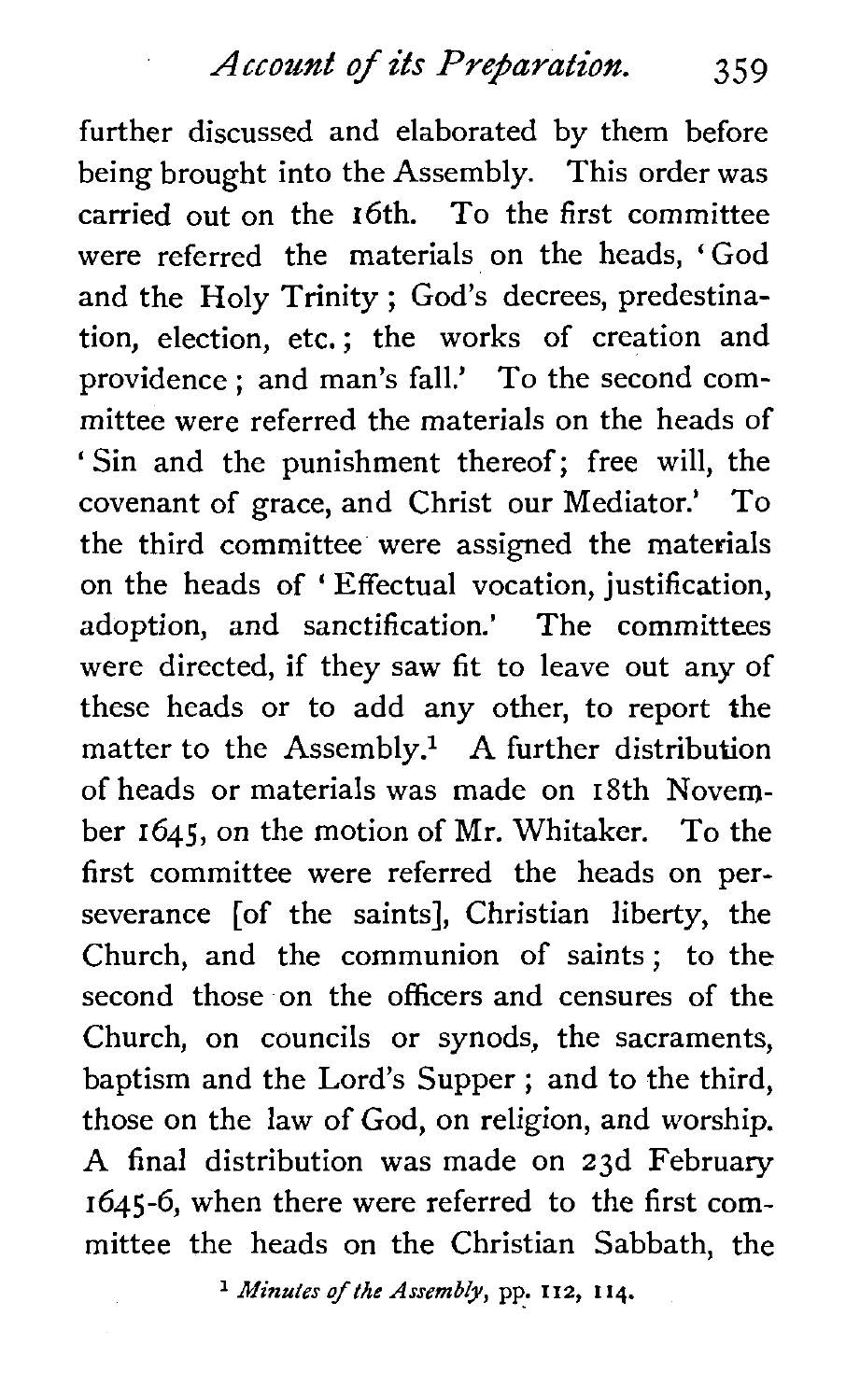## **3** *60 The Westminster Confession of Faith.*

civil magistrate, marriage and divorce; to the second those on the certainty of salvation, lies and equivocation,<sup>1</sup> and the state of the soul after death ; and to the third, those on the resurrection, the last judgment, and life eternal.

The report on the draft of the committee concerning God was brought in and debated on the 18th and 23d July 1645. On the latter day the report on the subject of the Trinity was also brought in. On 29th August, the first committee brought in their report 'of God's decree' and the second theirs ' of Christ the Mediator.' The discussion on the former began at once, and was prosecuted at intervals afterwards very fully.2 The latter was taken up on 2d September, and at a number of the subsequent sessions. On 8th September, the quorum of each of the three committees was reduced to six, as difficulty had been experienced in securing a larger attendance at their meetings. The next day Mr. Prophet brought in the report of the third committee of effectual calling, and the discussions on that and the two previous reports extended through the month of September. Before the close of November reports appear to have been given in from

**1** This was probably merged in *5* 4 of the chapter of lawful oaths and **vows.** 

**<sup>2</sup>**See the notes of these memorable debates from 20th to 24th October in the printed *Minutes* of *the Assembly,* pp. **150**  to 160, and remarks on these in Introduction, p. liii., etc.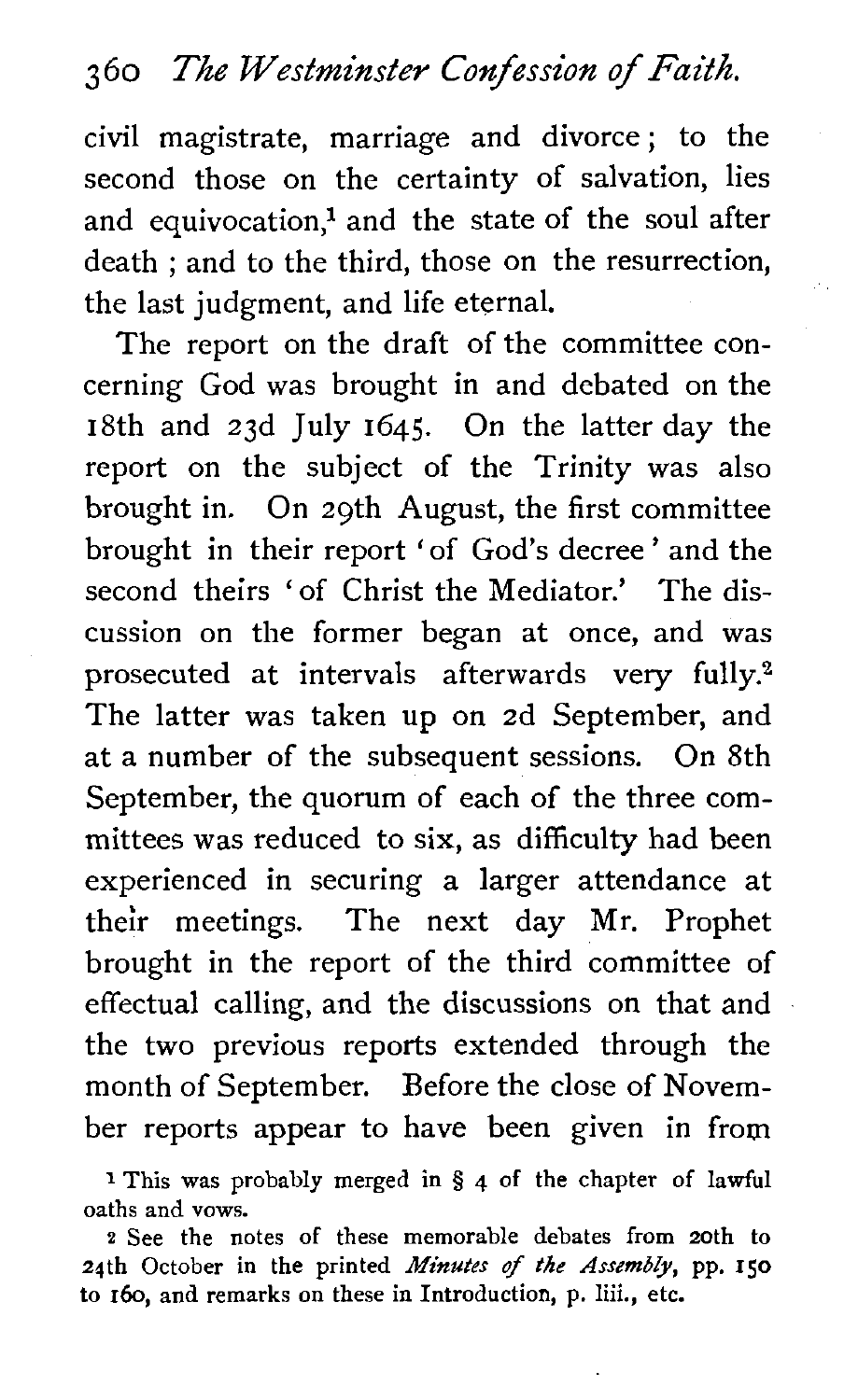*Account of its Prebaration.* 361

the first Committee 'of creation and providence,' from the second 'of the fall of man, of sin and the punishment thereof,' and from the third 'of adoption and sanctification.' In the beginning of December, Mr. Cheynell brought in the report of justification, and Dr. Stanton and the second committee those on the sacraments in general, and on baptism and the Lord's supper in particular, and these were debated and adjusted during that month and the one following. On 15th December, Dr. Gouge brought in the report 'of free will,' and, probably on the igth, from the same committee, that 'of perseverance.' **A** notable debate about the 'grace of baptism' took place on the 5th and 6th January. The report from the third committee 'of the law of God' was given in by Dr. Wincop on 1st January 1645-6, and was discussed at several sessions in the course of that month. The reports 'of lawful oaths and vows, of Christian liberty, and of church officers ' were all brought in before the close of January. That on Christian liberty formed the main subject of discussion during February. During that month the report 'of the communion of saints' was also brought in. That and the article 'of the Church,' and especially the paragraph on the headship of Christ and the autonomy of his Church, formed the main subject of debate throughout the months of March and April. The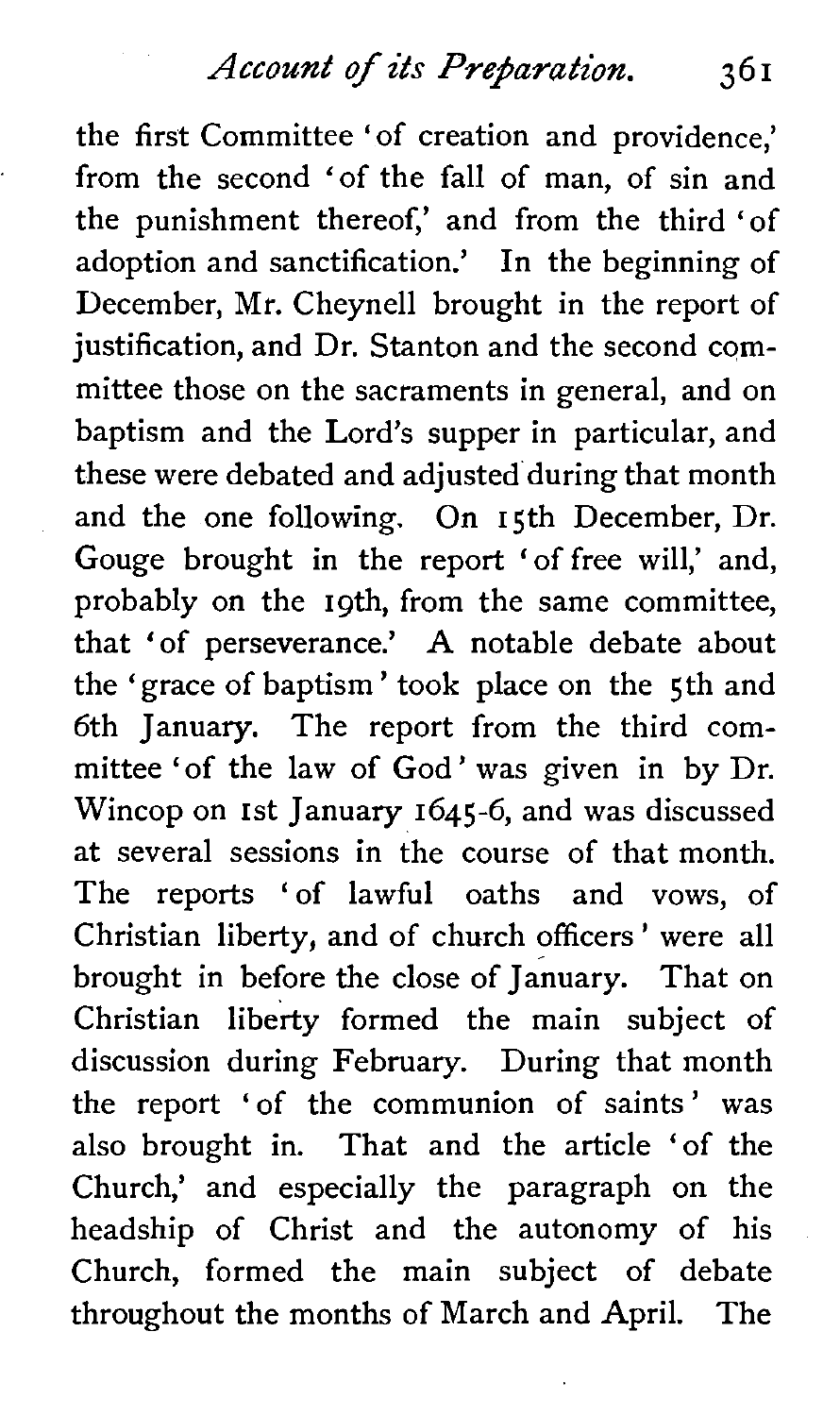reports 'of religious worship, and the Sabbath day,' and 'of the civil magistrate' were given in and discussed during the same months, and the article on Christian liberty was also made the subject of further debate.

During the whole of the summer and autumn of 1646, the completion of the Confession had been retarded by the differences which had arisen between the Houses of Parliament and the Assembly, regarding the right of the office-bearers of the Church to keep back from the communion those whom they deemed ignorant or scandalous, and by the differences which arose among themselves on matters of detail, when they set themselves to prepare full answers to the Queries of the House of Commons respecting the jus *divinum* of church-government. The greater part of their time during the month of May, and the first half of the months of June and July, was devoted to the preparation of these answers. On 17th June, they resolved to go over the Confession again, as it had now been digested and arranged by the committee appointed to methodise the several articles, and to revise and perfect the wording of them. That their review might be the more thorough it was resolved that it should be made, not by attempting to read the whole over at once, but by reading it again 'in parts.' To do this formed the main work of the Assembly till 4th December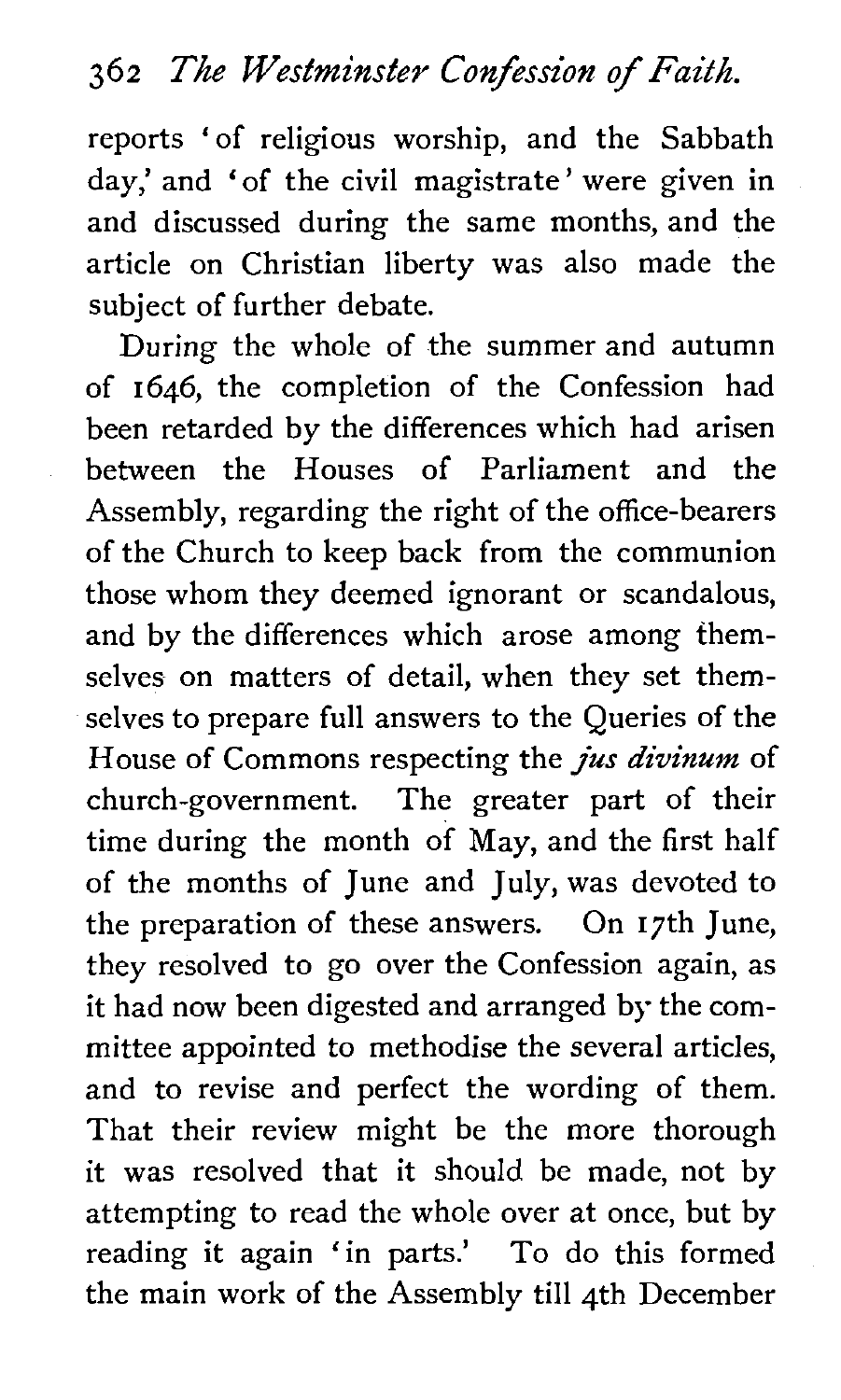1646. With respect to most of the heads or articles thus reviewed, the minutes simply bear that they were 'debated and ordered, and are as follows,' though in the MS. minutes the words as finally adjusted do not follow. But in regard to the heads of marriage, the civil magistrate, faith, repentance, good works, certainty of salvation, synods and councils, the resurrection, judgment, and life eternal, which in all probability had only been elaborated and brought in for the first time after the review began, pretty full details are embodied in the minutes. So far as appears from the minutes, the various articles of the Confession were passed by the Assembly all but unanimously. On some occasions, when dissent was indicated even by one or two of the members, the wording of the article they objected to was so modified as to satisfy them. The main occasions on which this policy was not followed were on 4th September 1645, with regard to Dr. Burgess's dissent from the resolution of the Assembly to leave out the word ' Blessed,' retained both in the English and Irish Articles, before the name of the Virgin mother of our Lord; on 23d September 1646, with regard to Mr. Whitaker's dissent from the words 'foreordained to everlasting death ;' and on *2* I st October 1646, with regard to the dissent of several of the Independents from the insertion in a Confession of Faith of certain parts of **3,** chap. xxiii. In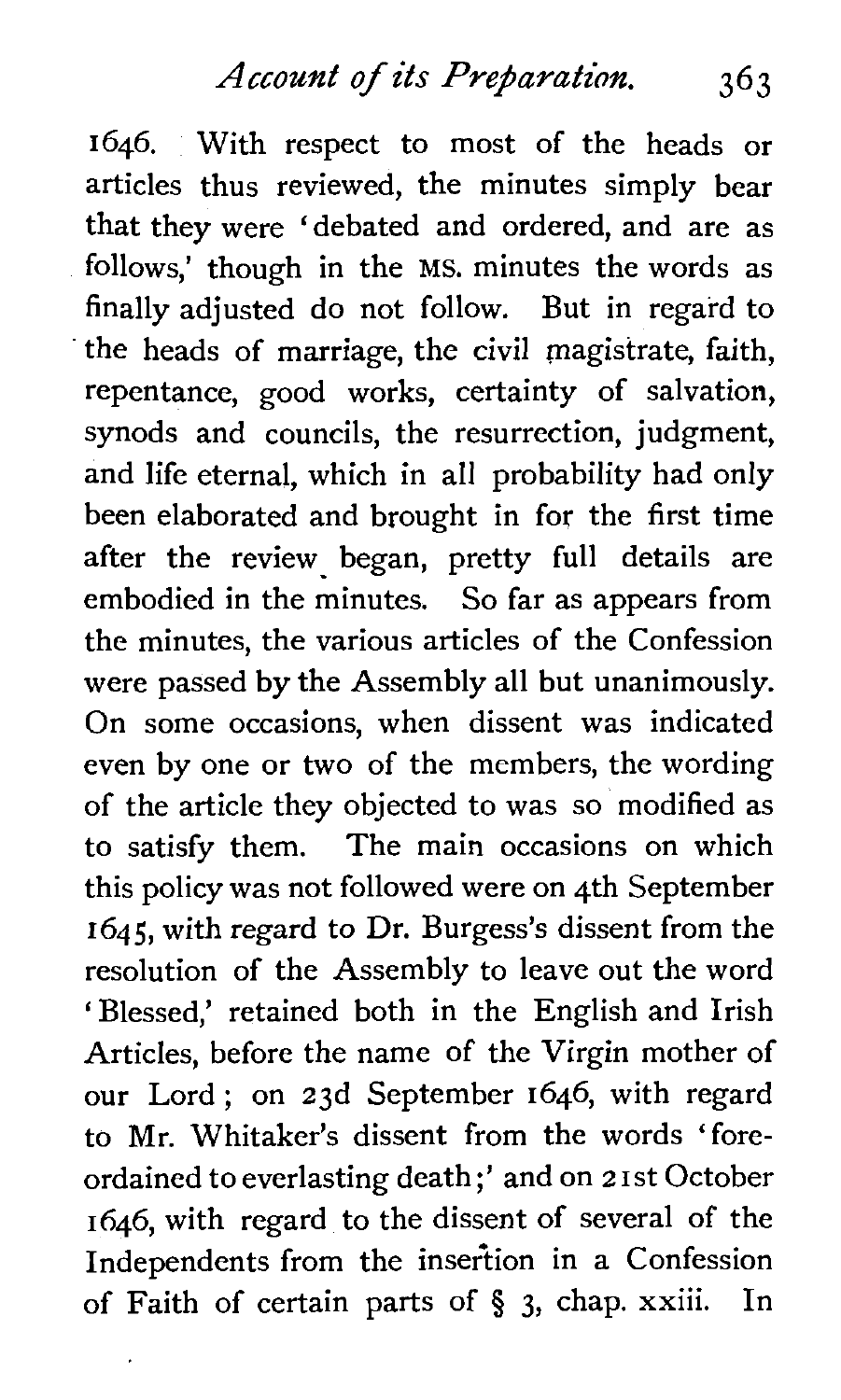## **364 The Westminster Confession of Faith,**

regard to matters of detail, some close divisions seem to have taken place. Three such divisions appear to have taken place in the single session of 20th November 1646. The only one, however,' of the slightest importance was the first, in which, by 21 votes against **17,** an addition concerning praises and thanksgiving, proposed by Dr. Burgess, and probably intended to be introduced after *5* 4 of chap. xxi., was peremptorily rejected. At the final reading of the Confession, before it was sent up to the Houses, at the urgent request of Gillespie, the word ' God' was substituted for 'Christ' in three places in the chapter on the civil magistrate, which otherwise might have been said incidentally to determine the question that he held his office from Christ as Mediator. Dr. Burgess, who maintained that view, dissented from the change, and a special *memorandum* was entered in their minutes that the Assembly did not mean by the change 'to determine the controversy about the subordination of the civil magistrate to Christ as Mediator,'<sup>1</sup> but simply to leave it open and both parties free to hold their respective opinions upon it. On 17th August, on the other hand, the following proposition had been affirmed to be true, though it was resolved it should not be inserted in the Confession of Faith: 'Synods or councils, made up of ministers

*Minutes,* **p. 308.**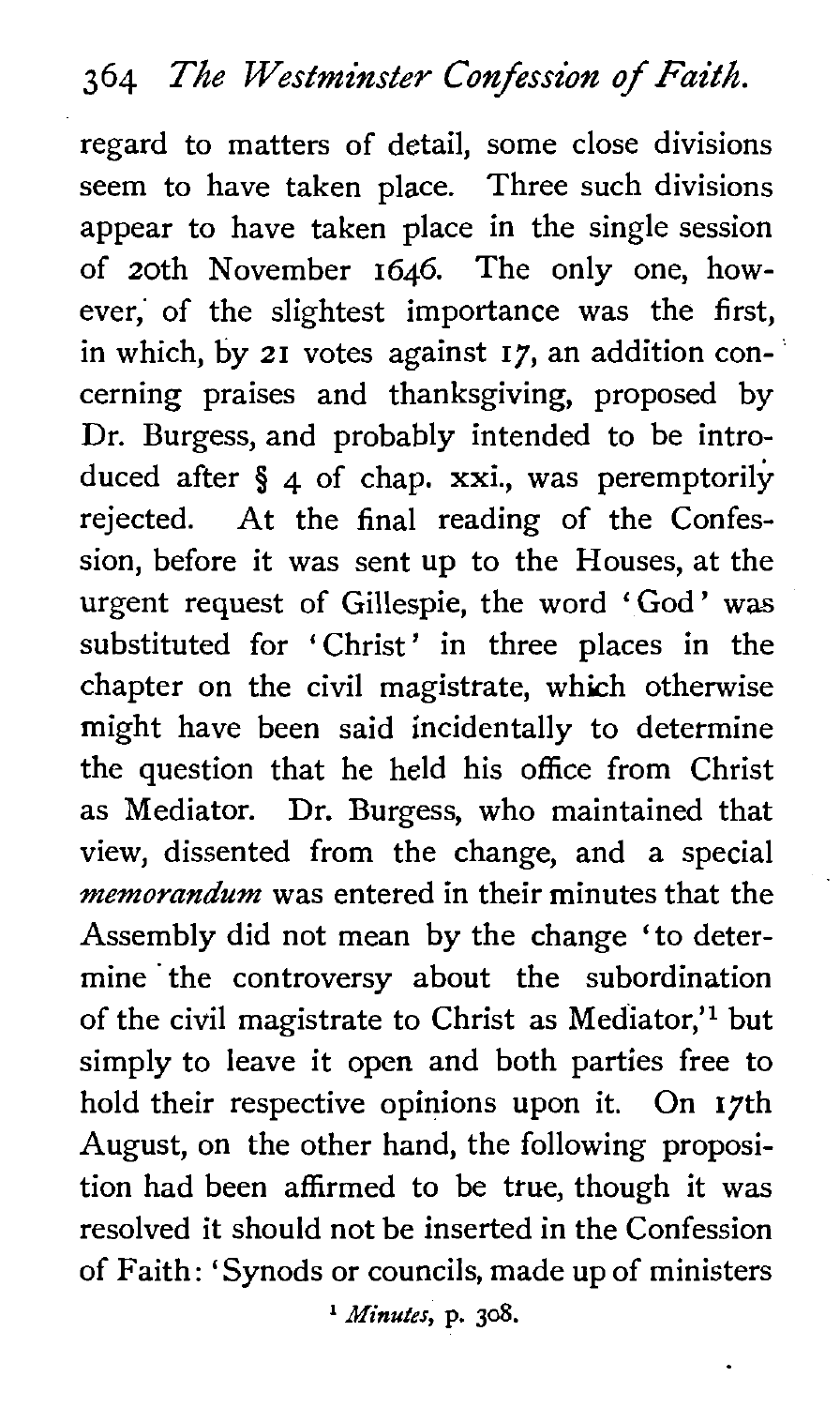Account of its Preparation. 365

and other ruling officers of the Church, have not only a directive power in things ecclesiastical, but a corrective power also, and may rescind an evil sentence if adhered unto in any inferior Assembly, and excommunicate such persons as are otherwise incorrigible.'<sup>1</sup>

While this .review of the Confession was going on, various Orders were sent down from the Houses for hastening the completion of it, and particularly one on 22nd July 1646, 'desiring the Assembly to hasten the perfecting of the Confession of Faith and the Catechism, because of the great use there may be of them in the Kingdom, both for the suppressing of errors and heresies and for informing the ignorance of the people.' This Order was accepted by the Assembly as an indirect release from the task of preparing elaborate answers to the queries of the House of Commons, and, leaving that work meantime to be unofficially done by the authors of the Jus Divinum Regiminis Ecclesiastici. they returned with promptitude to the preparation of the Confession of Faith. On 18th September there came a further Order from the House to send to them the Confession of Faith, or so much thereof as they have perfected. Accordingly, by the  $25th$  September, after the 15th, 16th, 17th, 18th, and 19th chapters had been finally passed, it was resolved that the first nineteen heads or

*Minutes,* p. **269.**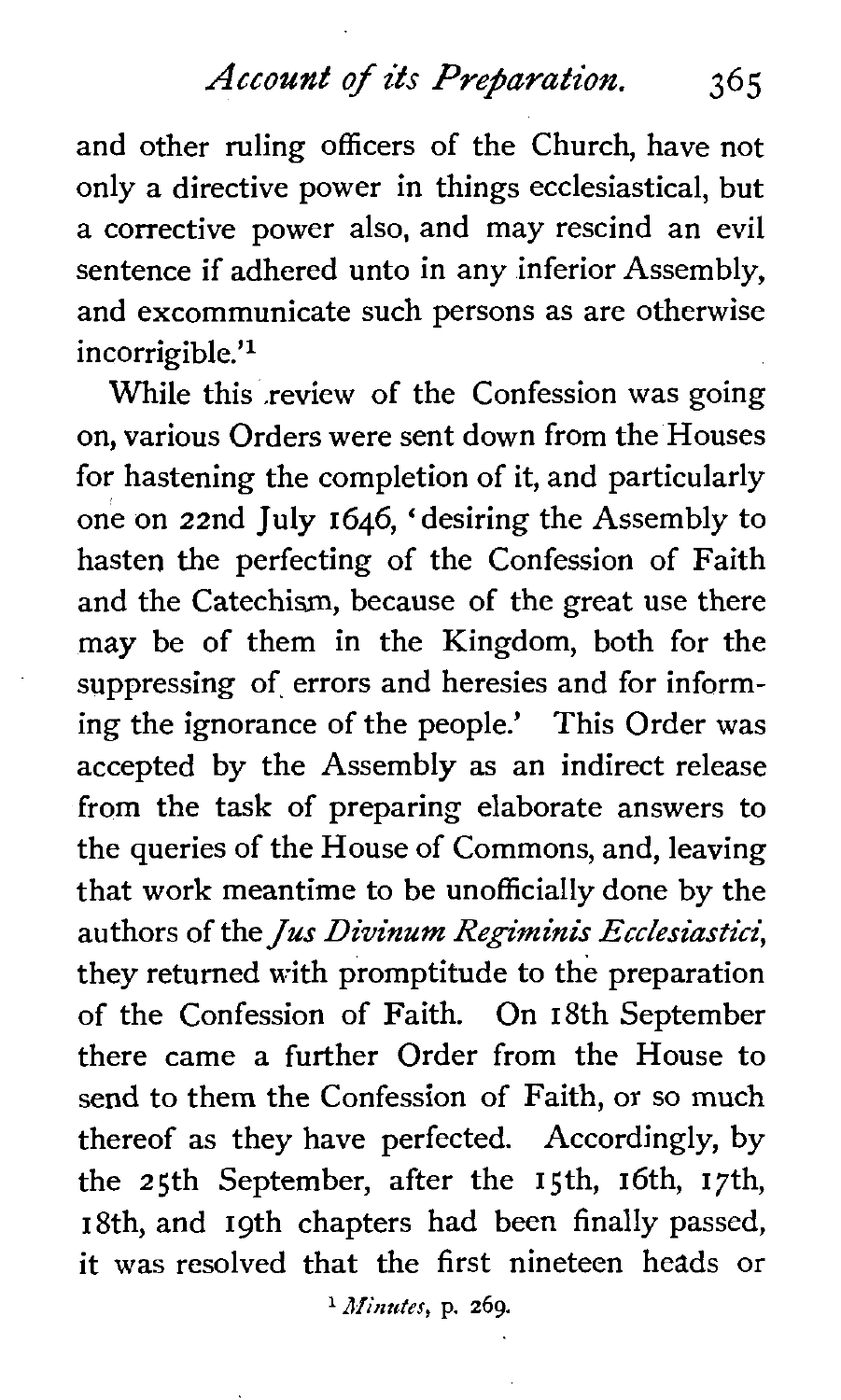## **366 The Westminster Confession of Faith.**

 $chapters<sup>1</sup>$  as ultimately passed, be sent up to the House of Commons. This was done by a small committee the same day, and on 1st October a duplicate was sent to the House of Lords.<sup>2</sup> On 9th October the House of Commons had what had been sent up read over, and ordered **500** copies of it to be printed for the use of the Houses, and of the Assembly. In the following month the House of Lords had not only read over but passed, apparently without debate, what had been sent up to them, and urged the House of Commons to do the same, 'that the Protestant Churches abroad as well as the people at home may have knowledge how that the Parliament did never intend to innovate in matters of faith $\frac{1}{2}$ -in other words, they looked on the new Confession as in substantial harmony with the old Articles. By the 4th December 1646'the Confession of Faith was finished? and on that day it was presented by the whole Assembly to the House of Commons, and on the 7th in the same way to the House of Lords. Thanks were returned by both Houses to the Assembly ' for their great pains ' in the matter,

**l On the 21st it was resolved that 'the several heads of the Confession of Faith shall be called by the name of chapters, and**  that the several sections be distinguished by figures only.'-*Minutes,* **p. 286.** 

*Ibid.,* **p. 291** ; **Commons'** *Journals,* **vol. iv. p. 677; Lords'**  *Journals,* **vol. viii. p. 505.** 

<sup>3</sup> It was deemed so on 26th Nov., but changes were made after.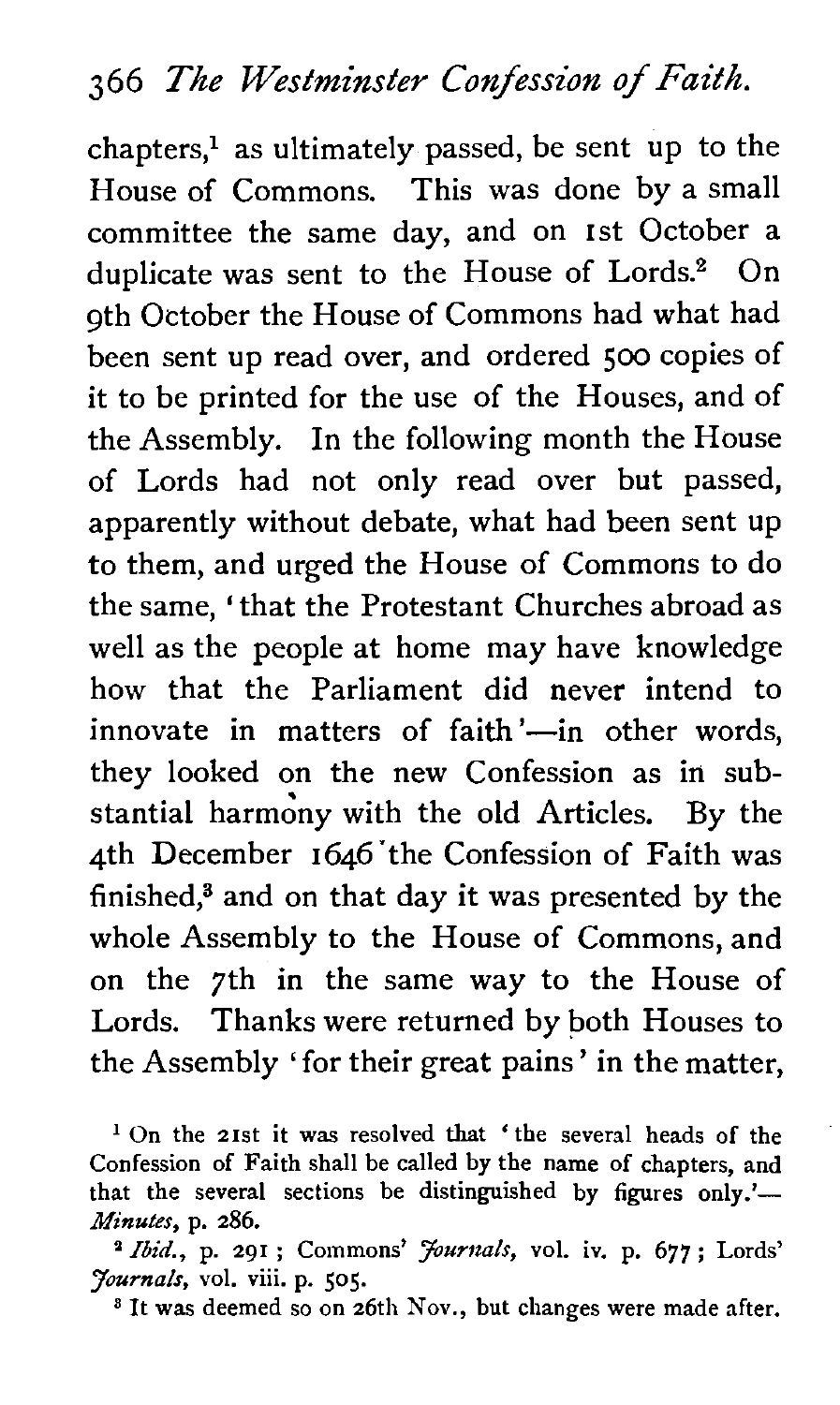**Account** *of* **its** *Preparation,* **36 7** 

and authority was given to them to print 600 copies of the whole treatise for the service of the two Houses and of the Assembly. Shortly after, a new Order was made by the House of Commons that ' Scripture proofs should be added ; **'l** and, on 29th April 1647, a committee of the Assembly further presented to both the Houses the Confession of Faith with the Scripture proofs inserted in the margin ; and of this also 600 copies were ordered to be printed. These three impressions were *printed*, not published, as -- 'THE HUMBLE ADVICE OF THE ASSEMBLY OF DIVINES NOW BY AUTHORITY OF PARLIAMENT SITTING AT WEST-MINSTER' (with the additions respectively following) ' *Concerning a part of a Confession of Faith*'-

<sup>1</sup> The inserting of these proofs, which contributed so much to give the doctrinal standards of the Assembly such a **firm** hold on the minds of the lay members of the Church, was urged by the House of Commons. Their motives, however, were suspected, and the Order was complied with by the divines somewhat reluctantly. The following copy of their Petition to the House of Commons, in answer to their Order, is preserved in a recently recovered volume of the records of the Commission of the Scottish Assembly :-

' The Assemblie of Divines having received an Order from this honble house, bearing date the 9th of October, that five hundred copies of the advice of the Assemblie of Divines, concerning part of a Confession of Faith brought into this house and no more, be forthwith printed for the use of the members of both houses only, and that the Divines be desired to put in the margent the proofs out of Scripture, to confirme what they have offered to the house in such places as they shall think most necessarie, Do humblie represent that they are willing and ready to obey that Order. Nevertheless, they humblie desire this hon<sup>ble</sup> house to consider that the reason why the Assembly have not annexed any texts of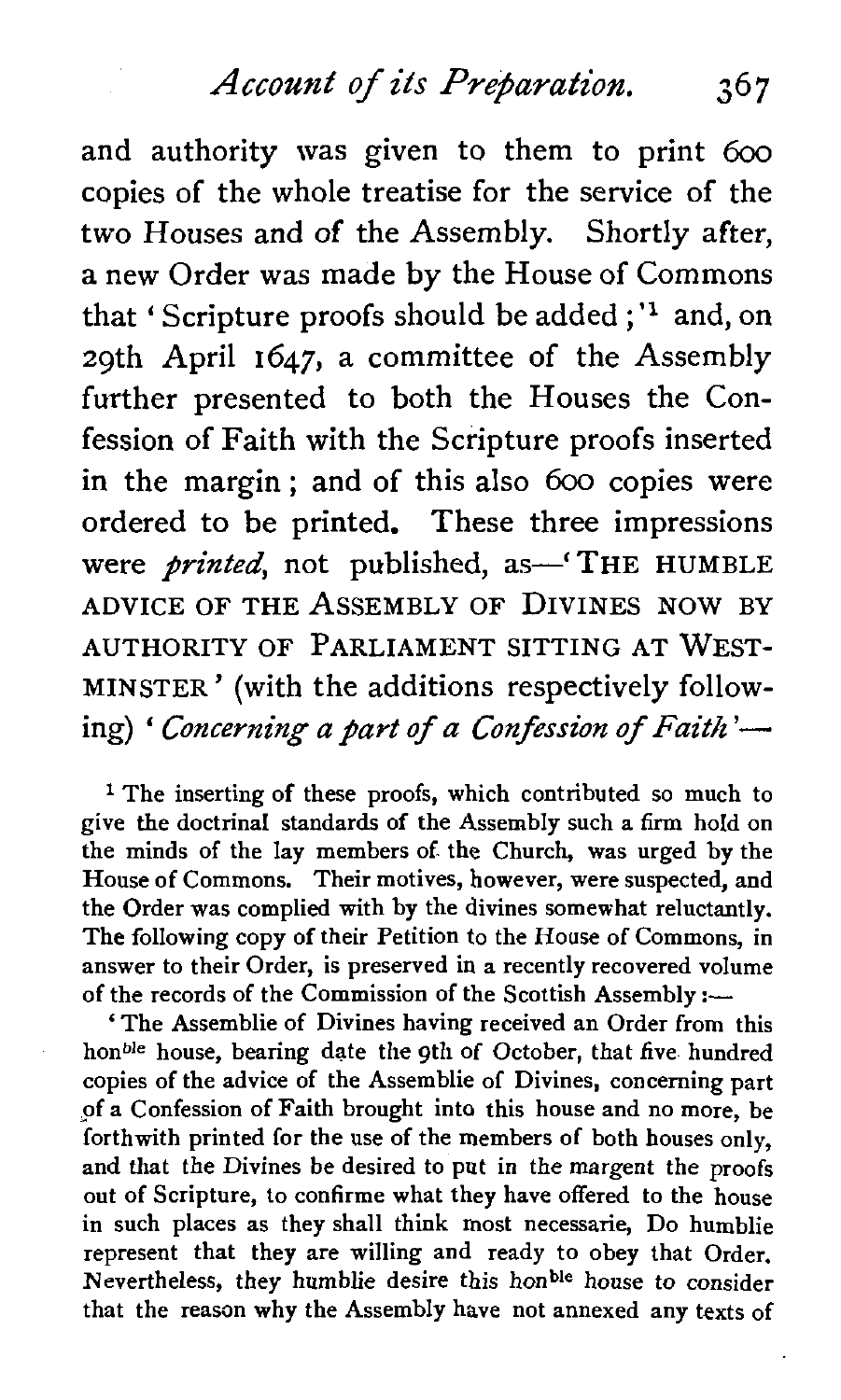## **368 The Westminster Confession of Faith.**

' *Concerning a Confession* of *Faith* '-and ' *Concerning a Confession of Faith, with the quotations and texts* , *of* **Scripture** *annexed!'* It was in Scotland, in the autumn or before the close of the year 1647, that the first edition of the Confession, bearing the title by which it has continued to be known, was issued to the public, and attempts seem to have been made to reprint this in England. It was not till the summer of the following year that the Confession, with the exceptions of chapters **XXX.**  and **XXXI.** and certain portions of chapters **XX.**  and **XXIV.,** was approved bythe English Parliament, and was published in London with the title, *'Articles of Christian Religion approved and passed* 

Scripture to the several branches of the Confession  $w^{ch}$  are sent up, wer not only because the former Articles of the Church of England have not any, but principally because the Confession being large, and, as we conceive, requisite so to be, to settle the orthodox doctrine according to the word of God, and the confessions of the best reformed churches, so as to meet with common errors, if the Scriptures should have bene alleadged, it would have required a volume. As also because most of the particulars, being received truths among all churches, there was seldome any debate about the truth or falsehood of any article or clause, but rather about the manner of expression or the fitness to have it put into the Confession. Whereupon **qn yr** wer any texts debated in the Assembly, they were never put to the vote. And therefor everie text now to be annexed must be not only debated, but also, voted in the Assembly ; and it is free for everie one to offer what texts he thinks fitt to be debated, and to urge the annexing of Scriptures to such or such a branch, as he thinks necessary  $w<sup>ch</sup>$  is lyke to be a work of great length. So that we humblie conceive, if it be the pleasure of this honourable House that we should annexe Scriptures, it is not possible that we should forthwith proceed to the printing of the Confession.'